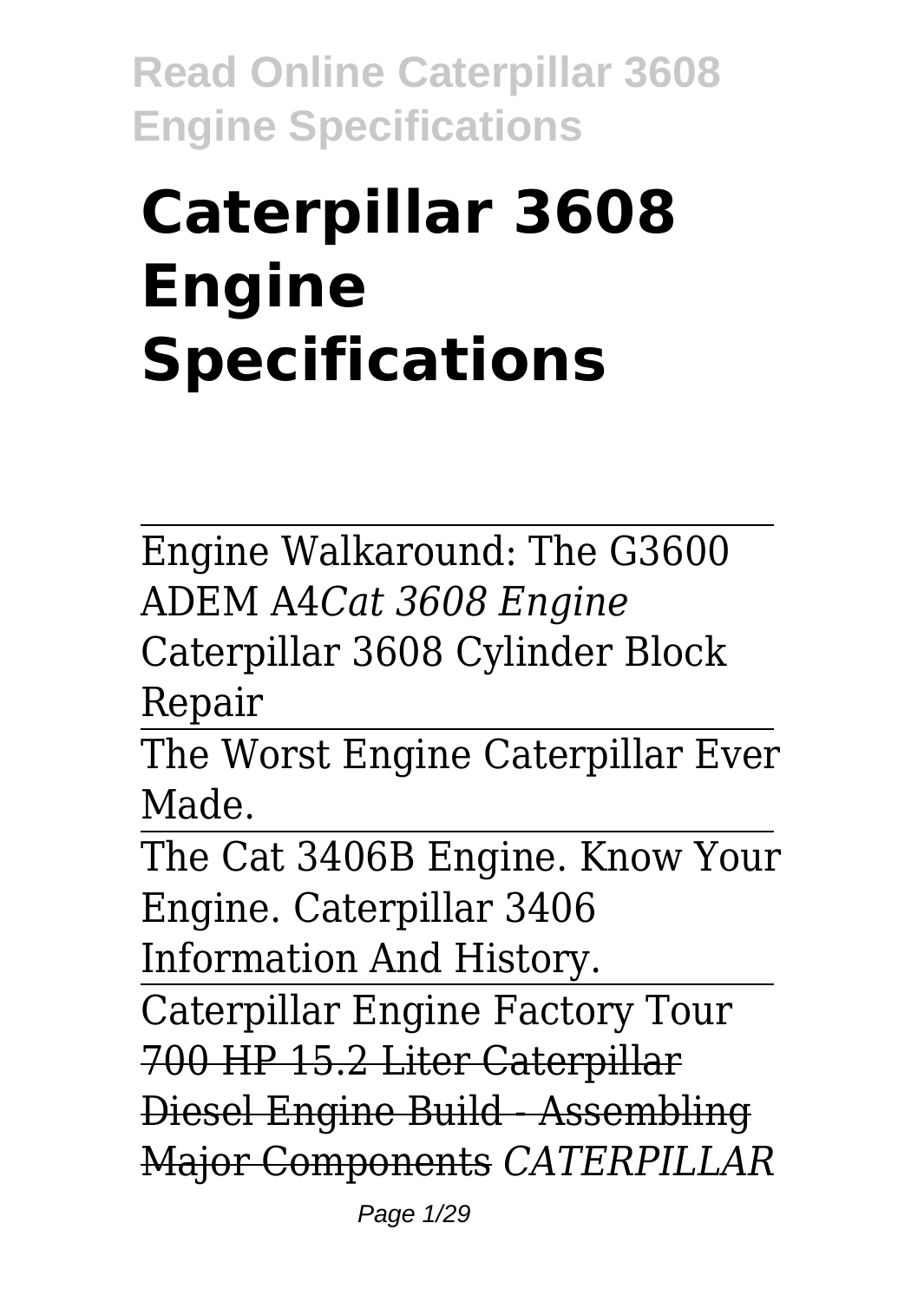*C-15 ACERT MXS ENGINE REBUILT by PETE CHOPRA.* Digging Deeper with HOLT CAT - 3600 Series Engine Rebuilds 800+ Horsepower 17 Liter Caterpillar Diesel Engine Build from Start to Finish  $+$  1973 Peterbilt**Caterpillar 3508 Big 35 Liter V8 Diesel Engines - Running One With No Muffler** Caterpillar 3608 Generator Set - Low-Hour Used Unit-86978 **CAT G3616 driving a Ruhrpumpen pump Open Exhaust!** TTTE Season 25 In A Nutshell 800 HP 18 speed Cuban Missile Caterpillar 2000 kW, CAT 3516B start up and load test - CSDG # 2290 *10 of the Greatest Diesel Engines - Ever* 6 Best Diesel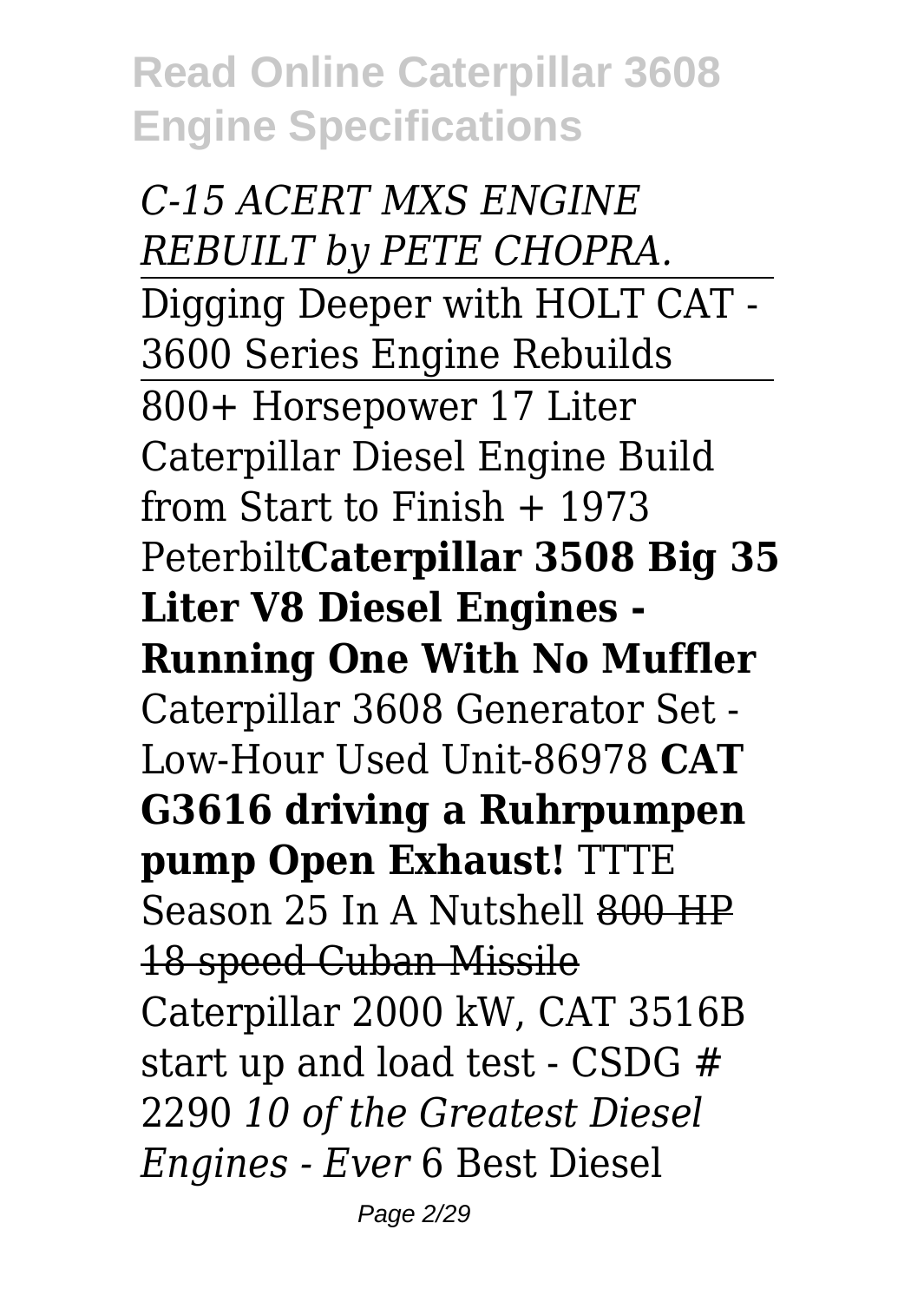Engines of All Time 1,000 HP CAT 6NZ - Dyno Diagnostics The 10 Best Truck Engines ( EVER)! *Caterpillar C-18 Rebuild Time Lapse* The 3 Biggest Problems With The C15 and 3406E. What Are The Best Cat Diesel Engines? CAT C15 GENSET Name Plate | Specifications | Oil and Gas | Caterpillar Sundance Transport 1980 Kenworth W900A CAT 3408 V8 Cold Start

CATERPILLAR MARINE DIESEL ENGINE #CAT 3606#CAT3406.

CAT C7 Engine Specs - ConEquip Parts

5 Cat Engine Facts Most People Don't Know Are True.*800 HP Marine Camshaft Swap - 14.6L Caterpillar 6NZ C-15 Diesel*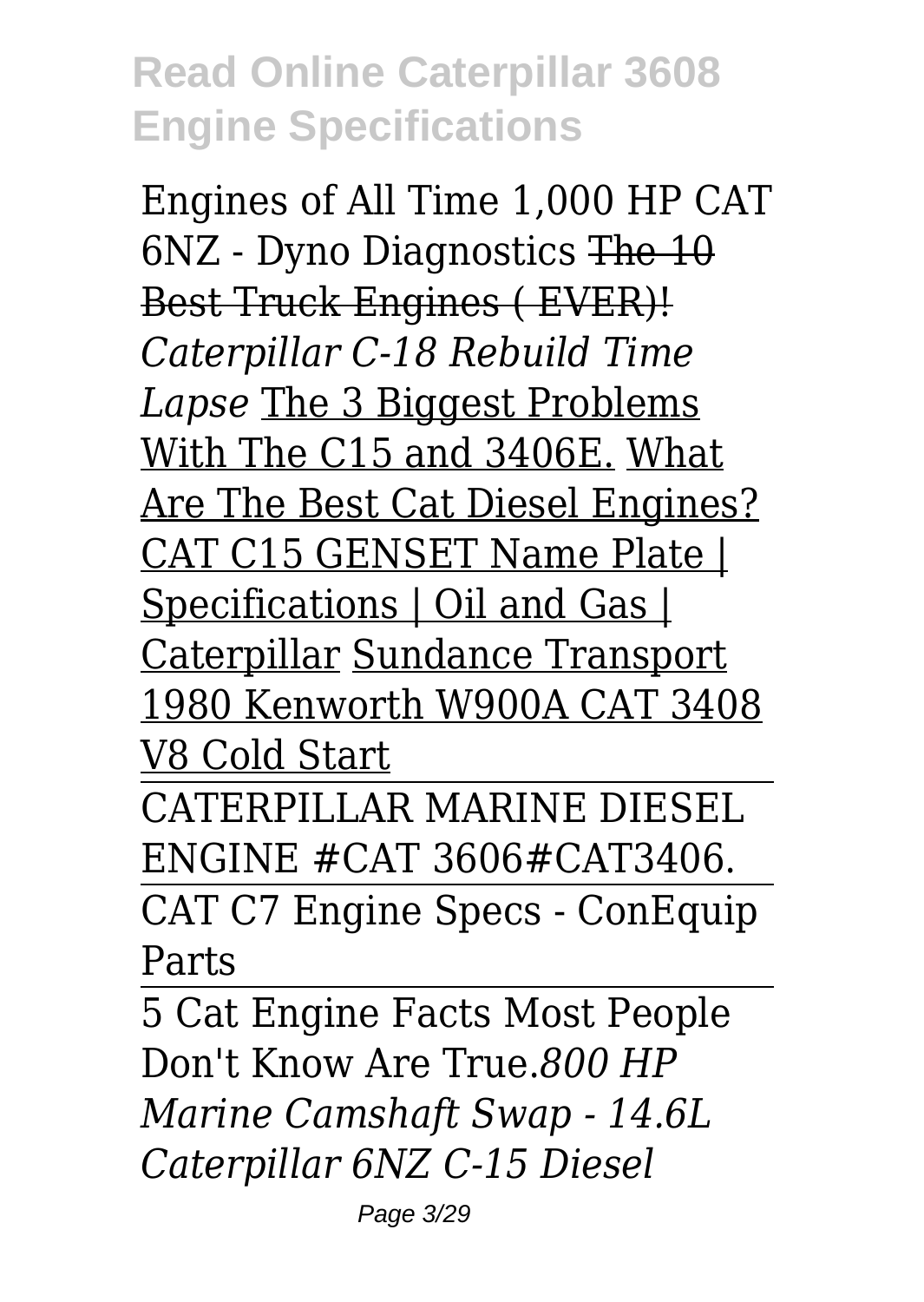## *Engine - Peterbilt 379 EXHD* Turn A Cat C15 Up To 1,000 Horsepower With Stock Parts. The Ultimate 3406 or C15. **Caterpillar 3608 Engine**

#### **Specifications**

The Cat ® 3608 Industrial Diesel Engine is offered in ratings ranging from 2080-2460 bkW (2787-3300 bhp) @ 800-1000 rpm. These ratings are non-certified rating and are available for global non-regulated areas. Features At A Glance Reliable, Quiet and Durable Power

#### **3608 Industrial Diesel Engines | Cat | Caterpillar**

Ideal applications for G3600 A4 engines include centralized

Page 4/29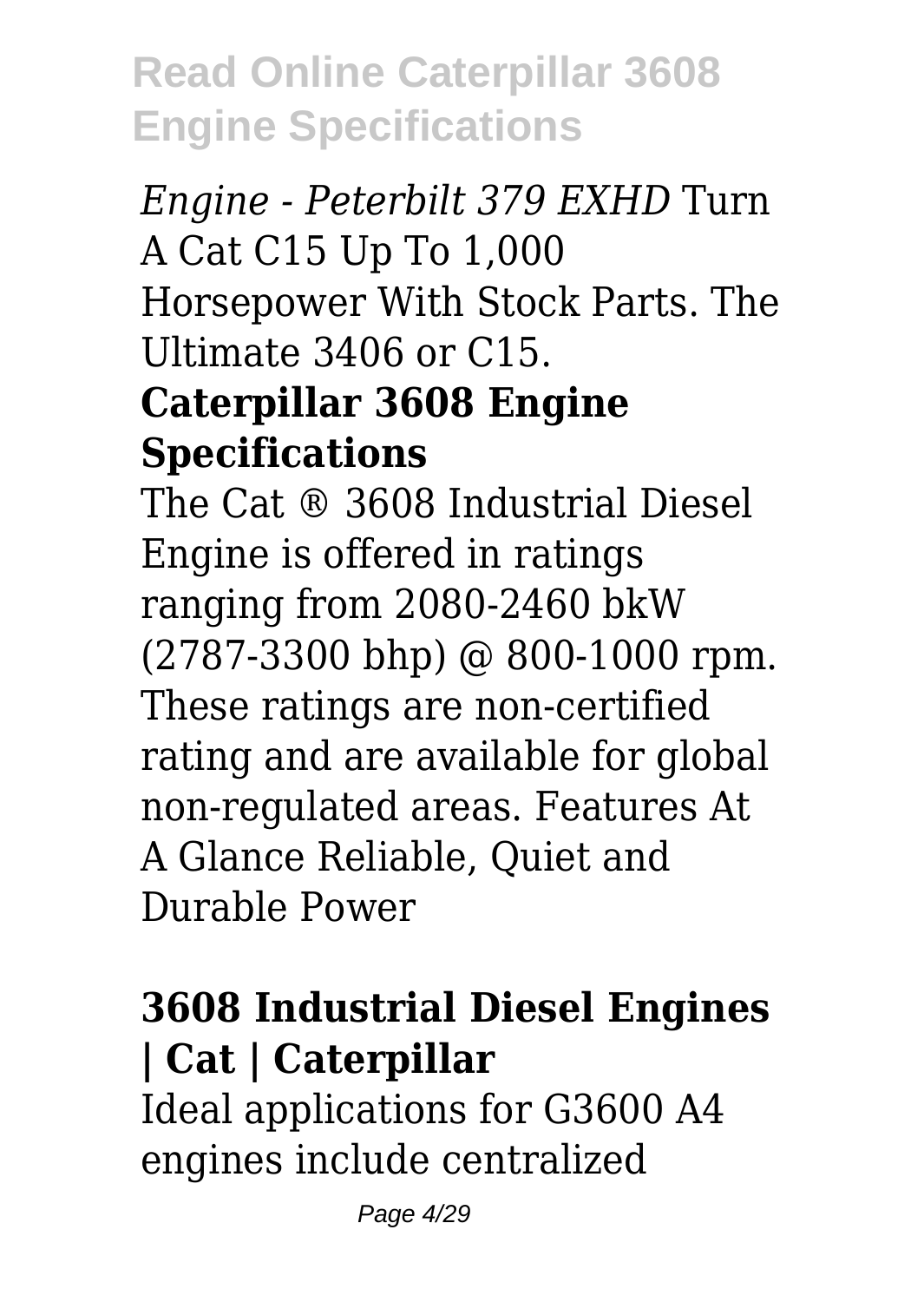gathering stations, gas processing, transmissions, and storage applications. Cat G3608 A4 gas engine with ratings: 1864-1995 bkW (2500-2675 bhp) @ 1000 rpm. NSPS site compliant capable.

# **G3608 A4 Gas Compression Engines | Cat | Caterpillar**

The Cat ® 3608 Industrial Diesel Engine is offered in ratings ranging from 2080-2460 bkW (2787-3300 bhp) @ 800-1000 rpm. These ratings are non-certified rating and are available for global non-regulated areas. Features At A Glance Reliable, Quiet and Durable Power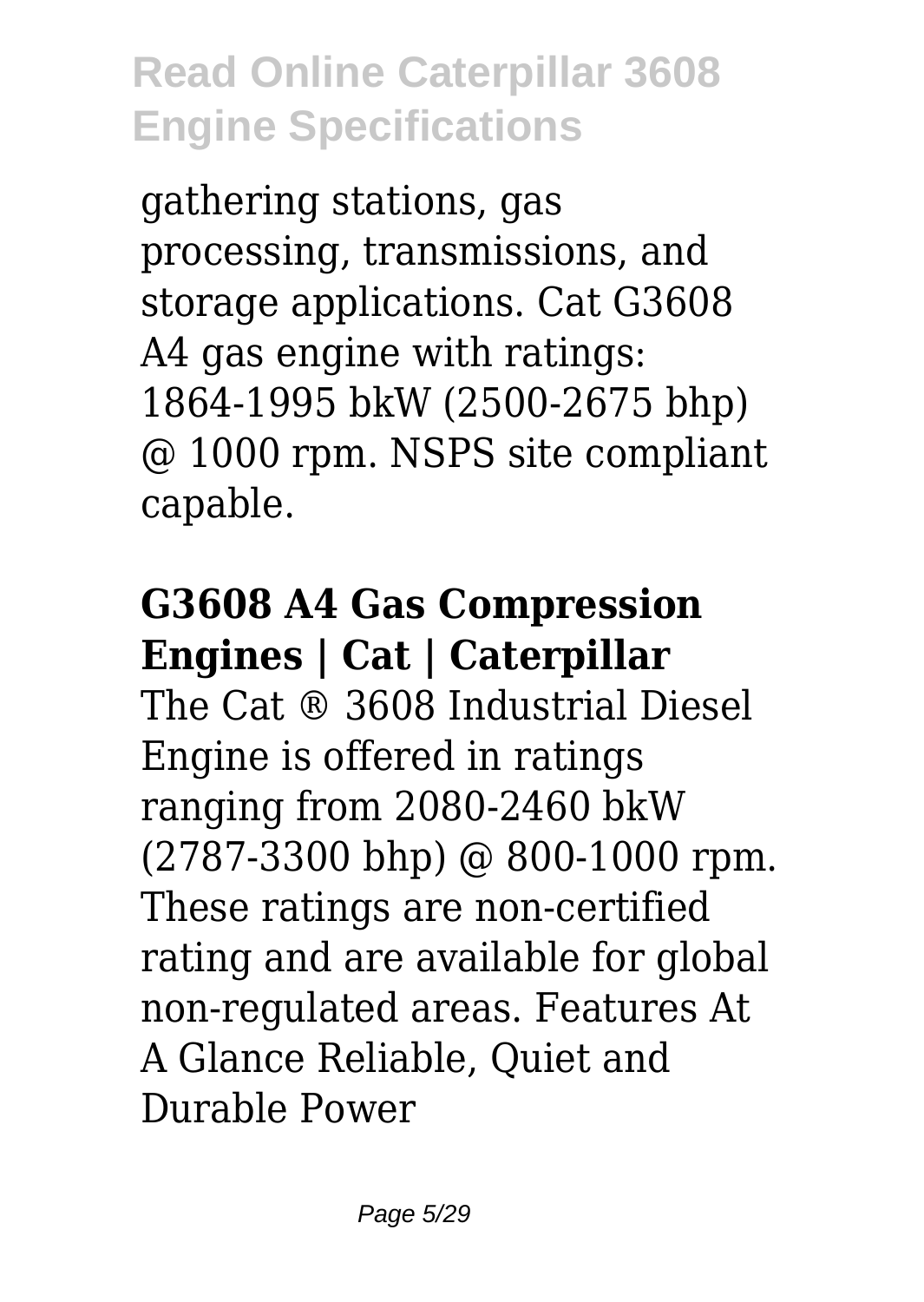#### **3608 Industrial Diesel Engines | Cat | Caterpillar**

Caterpillar 3608 Engine Specifications The Cat ® 3608 Industrial Diesel Engine is offered in ratings ranging from 2080-2460 bkW (2787-3300 bhp) @ 800-1000 rpm. These ratings are noncertified rating and are available for global non-regulated areas. Features At A Glance Reliable, Quiet and Durable Power

#### **Caterpillar 3608 Engine Specifications**

These 3608 engines, with ratings: 2080-2460 bkW (2787-3300 bhp) @ 800-1000 rpm, are non-certified and are available for global nonregulated areas. The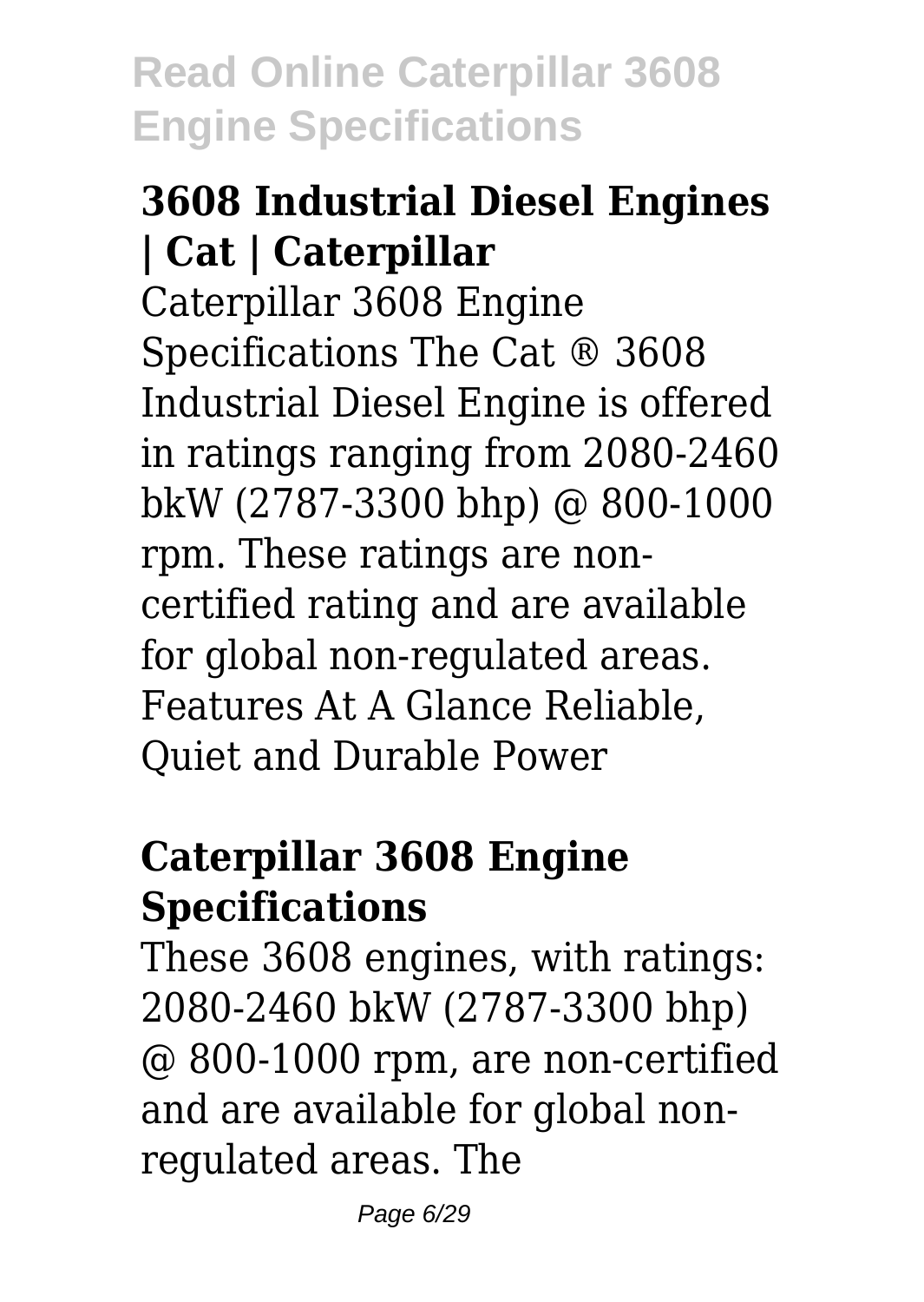Cat<sup>® </sup> 3608 Industrial Diesel Engine is offered in ratings ranging from 2080-2460 bkW (2787-3300 bhp) @ 800-1000 rpm.

#### **Cat 3608 - Pon Cat**

Model:3608-TA Brand:Caterpillar . Caterpillar Debuts Cat C32B Marine Engine. Caterpillar Marine has rolled out its new Cat C32B 2,000 HP (2025 MHP) marine engine with a rated engine speed of 2,300 rpm.

#### **Caterpillar 3608-TA 3084 HP - Maritime Propulsion**

3608 Engine : Check And Adjust With No. 1 Piston On The Following Stroke: (1) Top Center

Page 7/29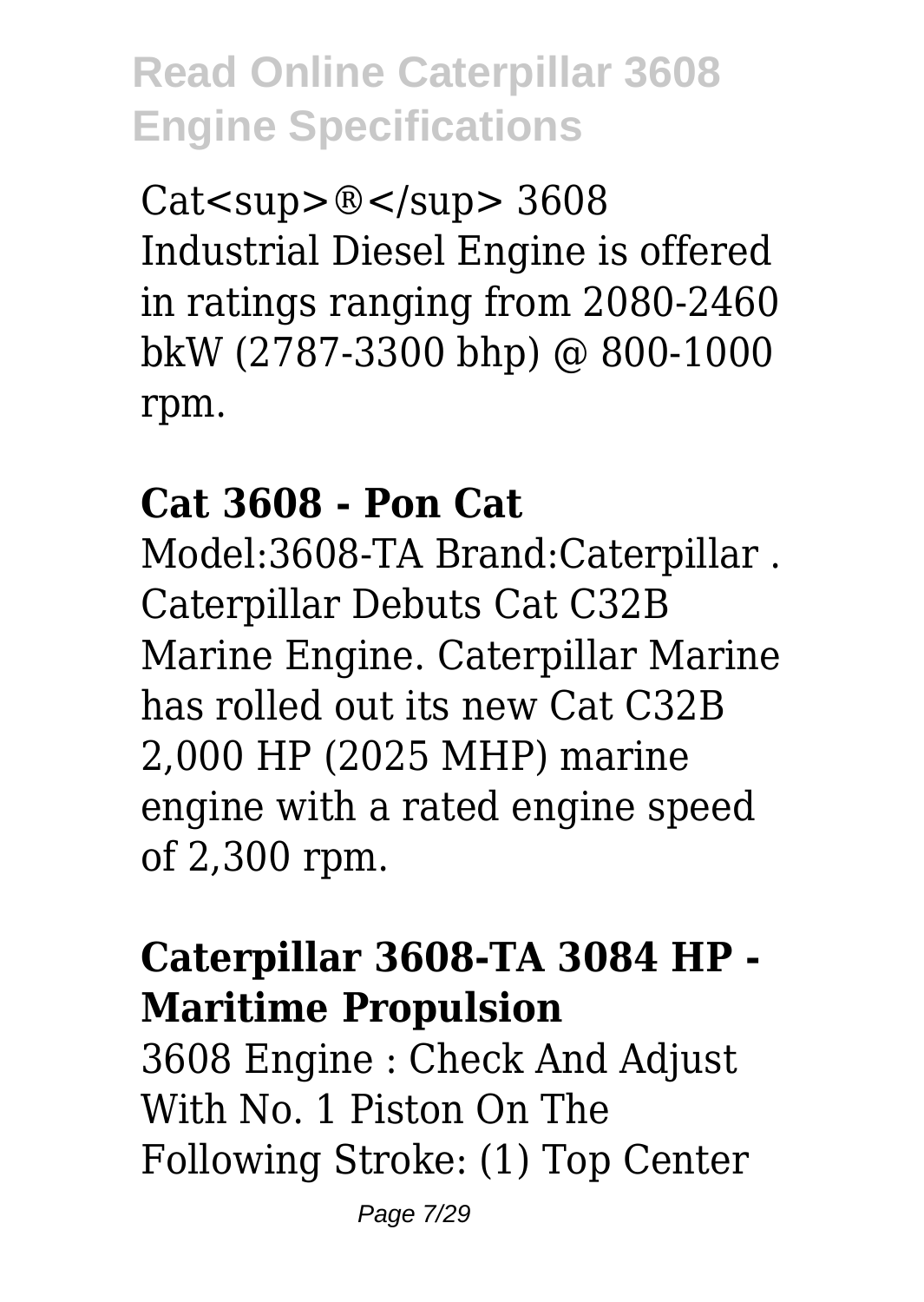Compression Stroke: Top Center Exhaust Stroke : SAE Standard Rotation Engines (2) Inlet Valves :  $1-4-6-7 \cdot 2-3-5-8 \cdot$  Exhaust Valves  $\cdot$ 1-2-4-6 : 3-5-7-8 : Fuel Injectors : 2-3-5-8 : 1-4-6-7 : Firing Order : 1-6-2-5-8-3-7-4

## **3608 Engine Caterpillar - chpart.com**

3606 and 3608 Engines Caterpillar Valve Lash and Valve Bridge Adjustment . Usage: 3608 6MC ... Refer to Table 1 for the specifications regarding valve lash. If the dial indicator reading is within specifications move to the next valve. ... Operation of Caterpillar engines with improper valve adjustments will reduce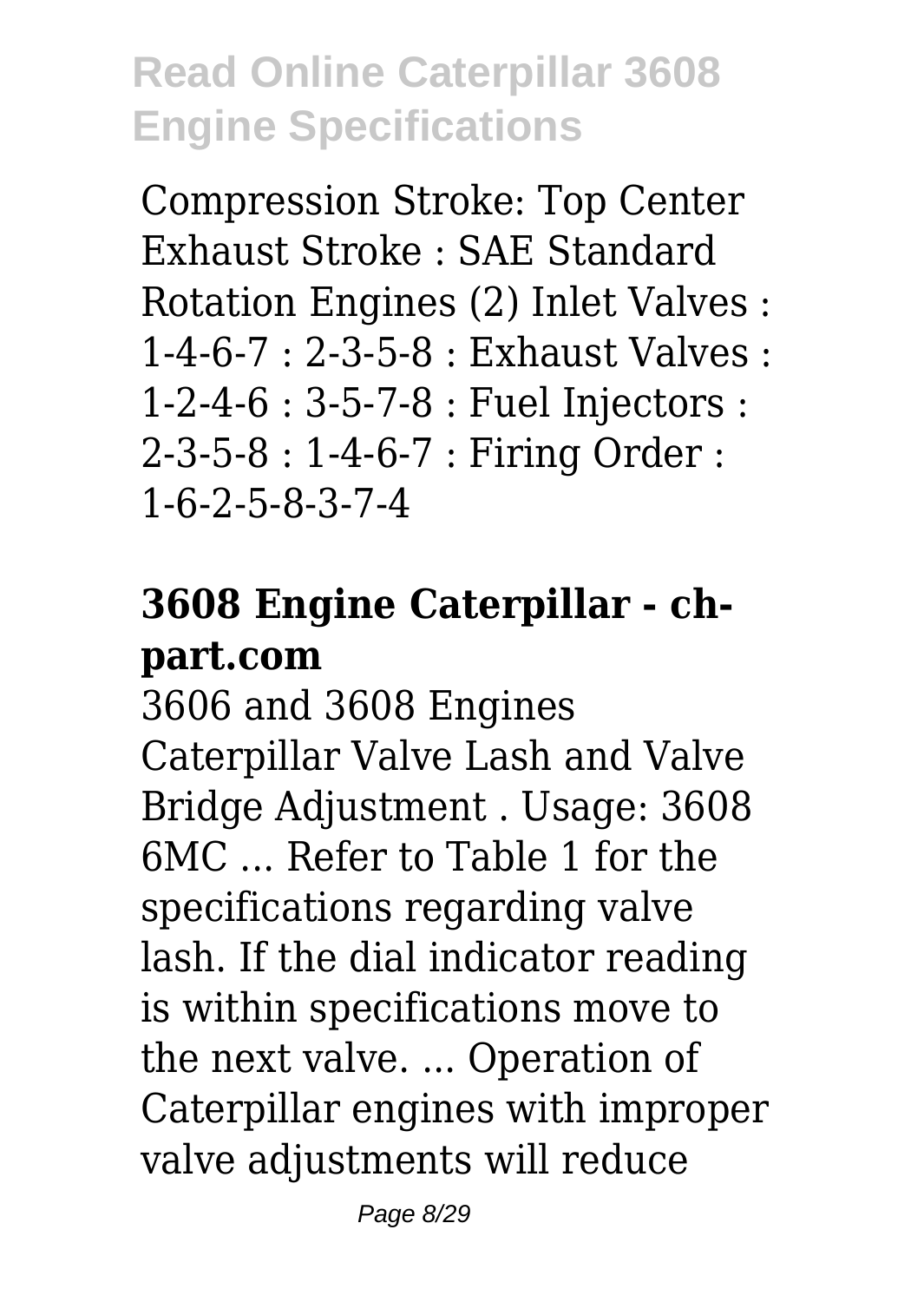engine efficiency. This ...

#### **3606 and 3608 Engines Caterpillar - ch-part.com**

Rails, mounting, engine length, 254 mm (10 in), industrial-type, Cchannel. Included on selected top level engines; Power Take Off. Accessory drive, upper RH; Front housing, single sided; Protection System. Junction box; Manual shutoff, RH; Safety shutoff protection, energized to shutdown; Low oil pressure, low idle 69 kPa (10 psi); high idle 207 kPa (30 psi)

# **3508 Industrial Diesel Engines | Cat | Caterpillar**

Wherever you are and whatever

Page 9/29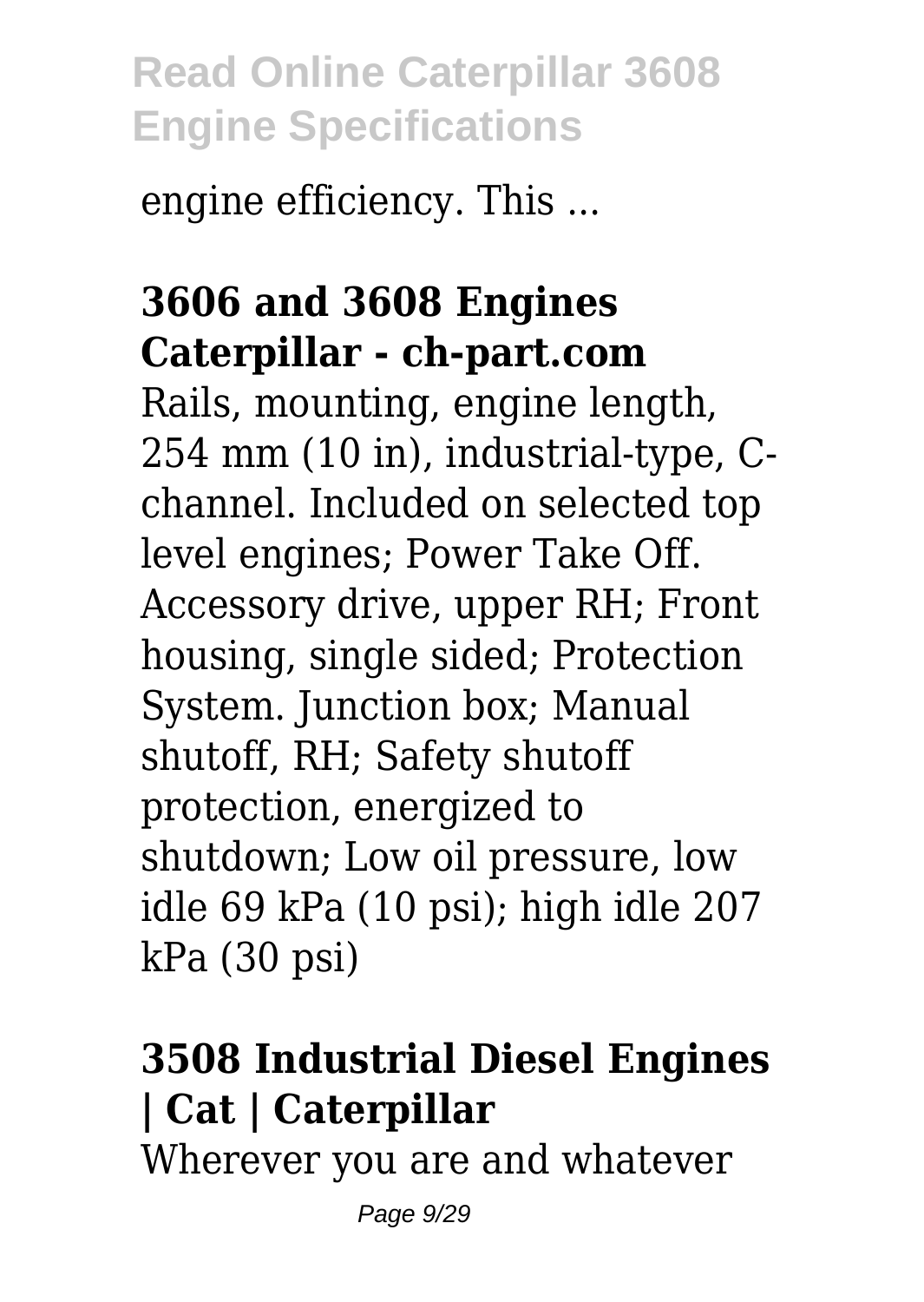your business, Cat® power systems have been meeting your most critical needs and matching the world's most stringent standards. For more than 85 years we've been powering the industries and businesses that communities rely on. And with 5 to 16,000 kW, we're equipped to power today and built to power tomorrow.

#### **Power Systems | Cat | Caterpillar**

Producing reliable power from 2363 to 3575 kVA at 50 Hz, our 3608 diesel generator sets are made to meet your mission critical, continuous, standby and prime applications. We've

Page 10/29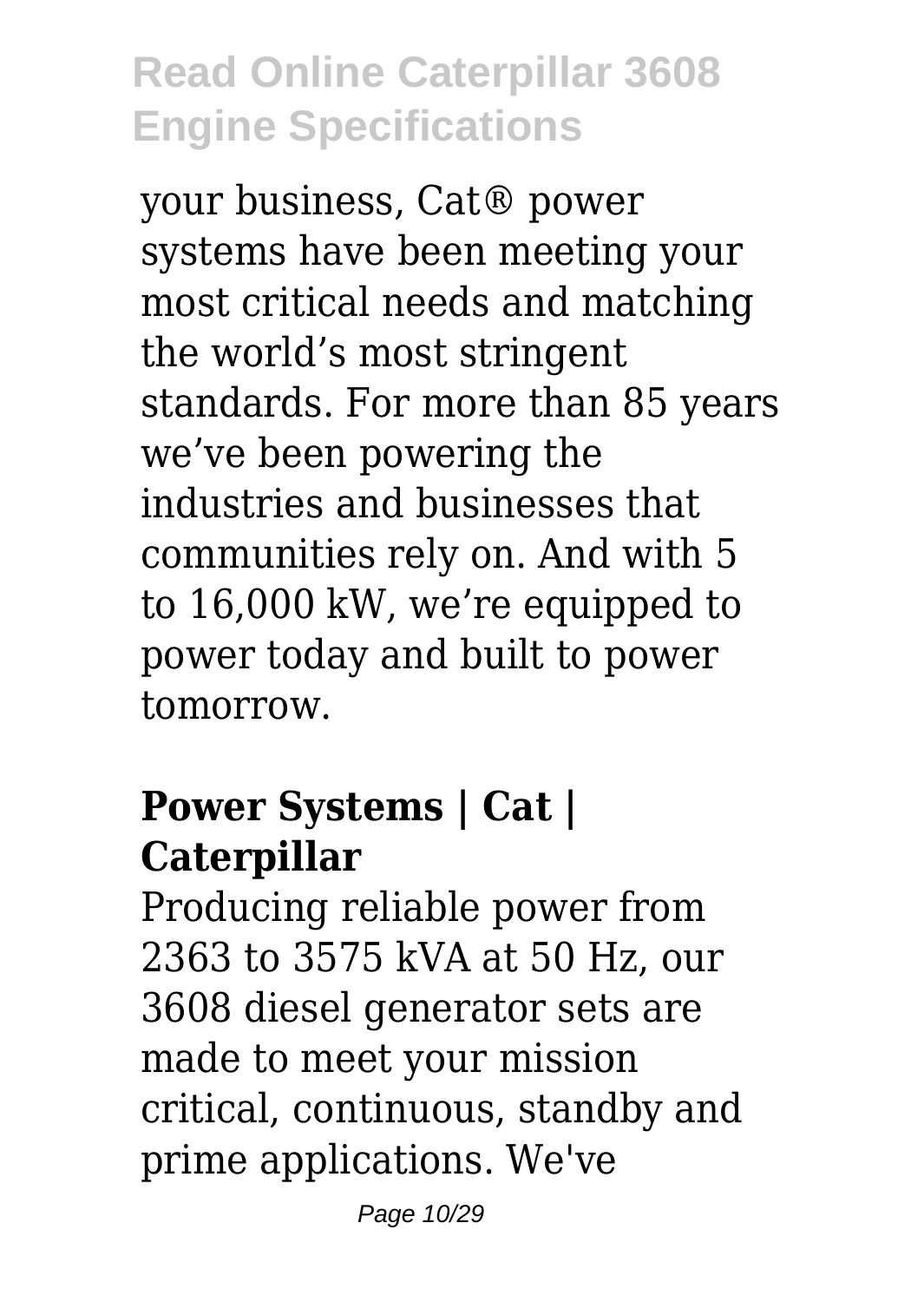designed each to ISO 8528-5 transient response requirements and to accept 100 per cent rated load in one step.

**3608 Generator Set (Medium Speed) For Sale | Warren CAT** Online Library Caterpillar 3608 Engine Specifications Caterpillar 3608 Engine Specifications As recognized, adventure as competently as experience very nearly lesson, amusement, as with ease as bargain can be gotten by just checking out a ebook caterpillar 3608 engine specifications as well as it is not directly done, you could take on even ...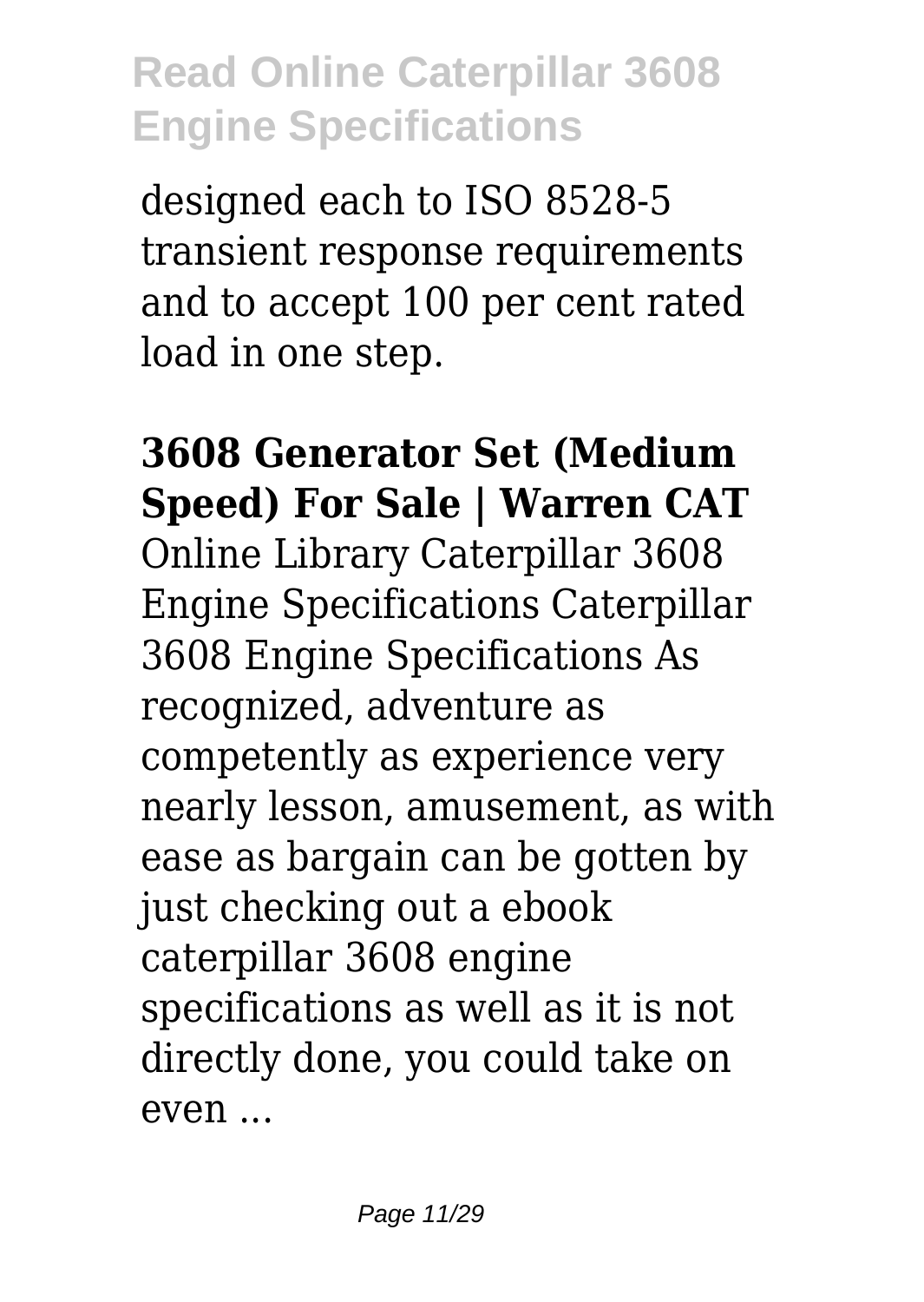#### **Caterpillar 3608 Engine Specifications pompahydrauliczna.eu**

The Cat 3408 is a high-speed, industrial engine from Caterpillar Incorporated that is no longer in production. According to Pro Vehicles, the 3408 can power a variety of vehicles, including yachts, ships, loaders and trucks. Workers use trucks with 3408 engines for hauling heavy loads to and from construction sites as ...

## **Cat 3408 Engine Specs | It Still Runs**

(2) Rebuilt Caterpillar 3608 Marine Propulsion Engines. Rated at 3600hp, 1000rpm. Year 1996, Units hours range from 9585 to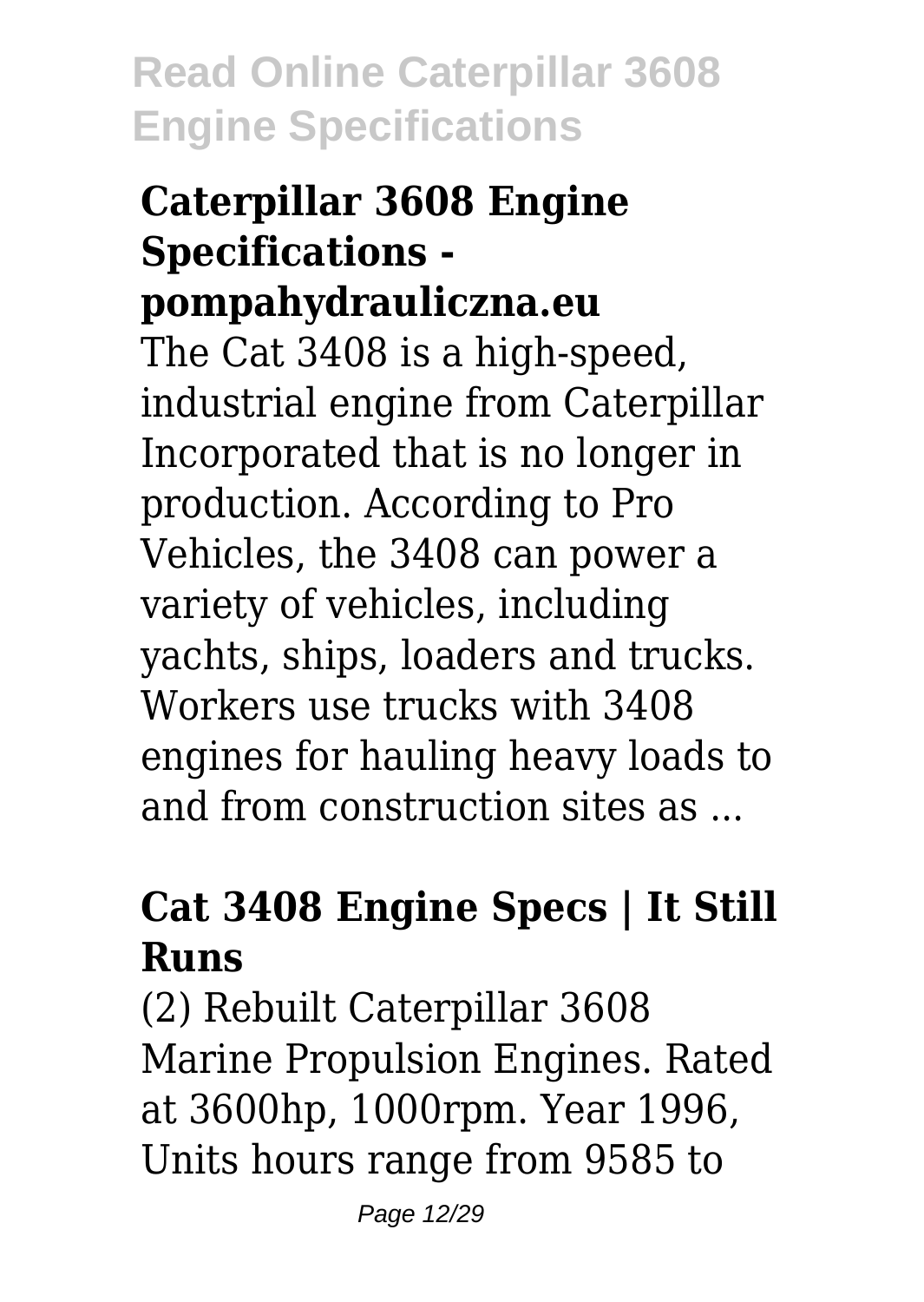75435 hours since rebuilt. Oil pump with motor, water pump with motor, muffler, manual books. Units have been Inspected and are in excellent condition. Gear box available at additional cost. Price is per unit.

#### **1996 Caterpillar 3608 Engine | IMP**

The 3208 is an eight-cylinder, fourstroke diesel engine with a V-8 configuration. It has a 114.3-millimeter bore and a 127-millimeter stroke. Different variations of the engine weigh between 722 and 899 kilograms. The engine displaces 10.4 liters.

# **Caterpillar 3208 |**

Page 13/29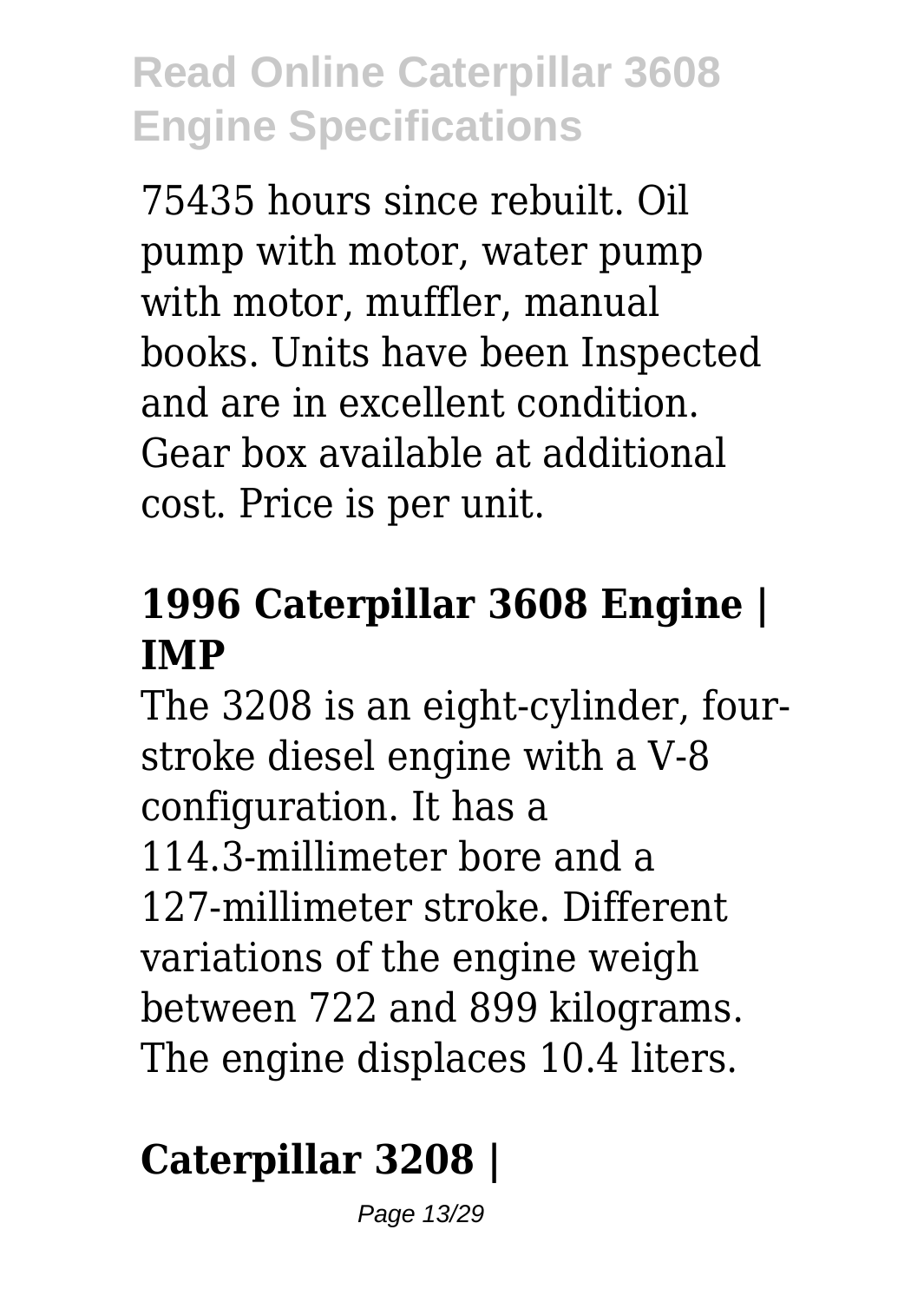**everythingaboutboats.org** 2800rpm Power produced at the flywheel will be within standard tolerances up to  $50^{\circ}$  C (122 $^{\circ}$  F) combustion air temperature measured at the air cleaner inlet, and fuel temperature up to 52° C (125° F) measured at the fuel filter base. Power rated in accordance with NMMA procedure as crankshaft power.

#### **CATERPILLAR ENGINE SPECIFICATIONS**

However because of its popularity it was redesigned to power yachts and pleasure cruisers as a main engine and other marine applications such as auxiliary engines driving electrical

Page 14/29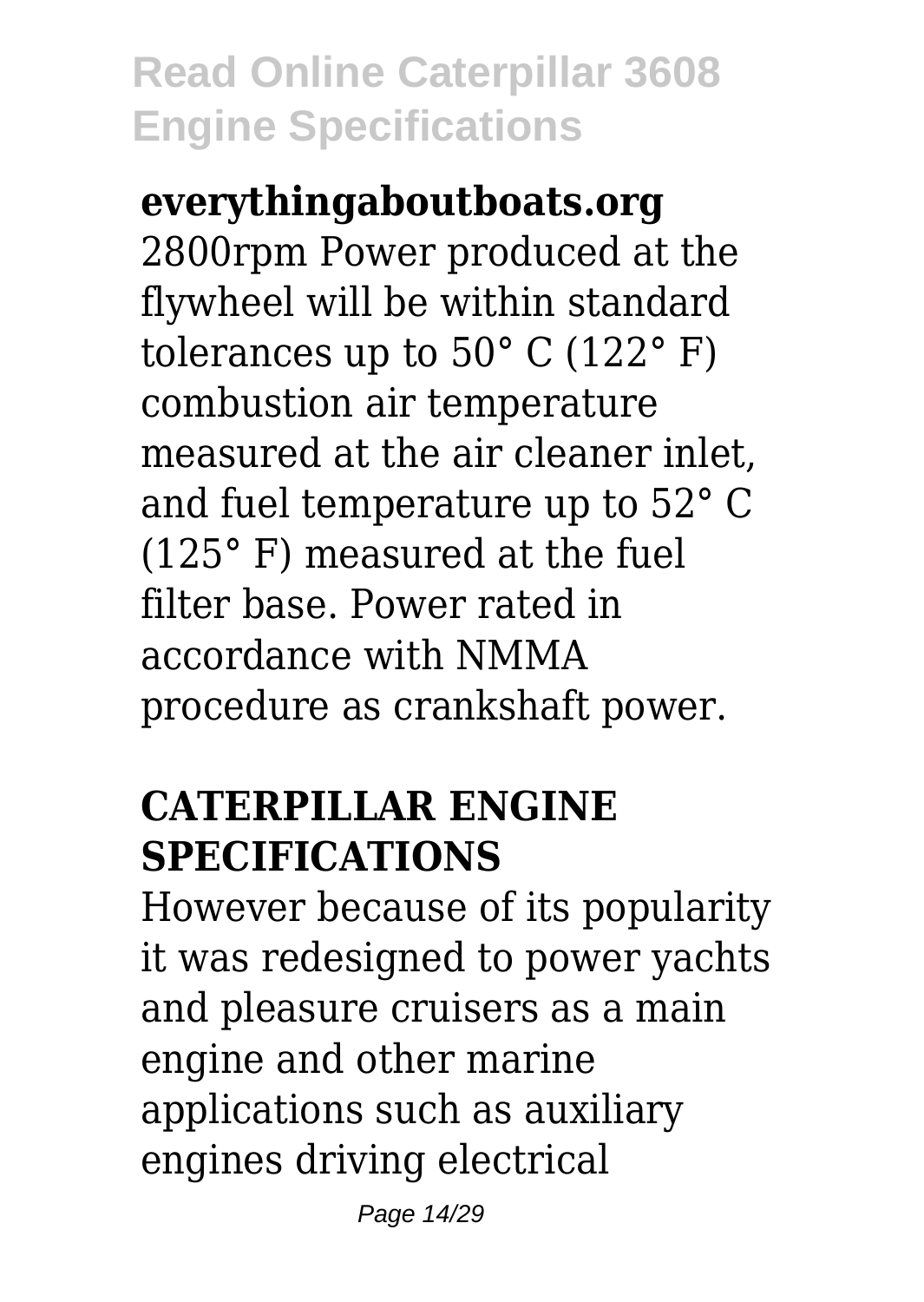generators. The engine puts out 225hp, has a 636 cubic inch capacity, water-cooled turbo charged and is built in a V8 cylinder design.

Engine Walkaround: The G3600 ADEM A4*Cat 3608 Engine* Caterpillar 3608 Cylinder Block Repair

The Worst Engine Caterpillar Ever Made.

The Cat 3406B Engine. Know Your Engine. Caterpillar 3406 Information And History.

Caterpillar Engine Factory Tour 700 HP 15.2 Liter Caterpillar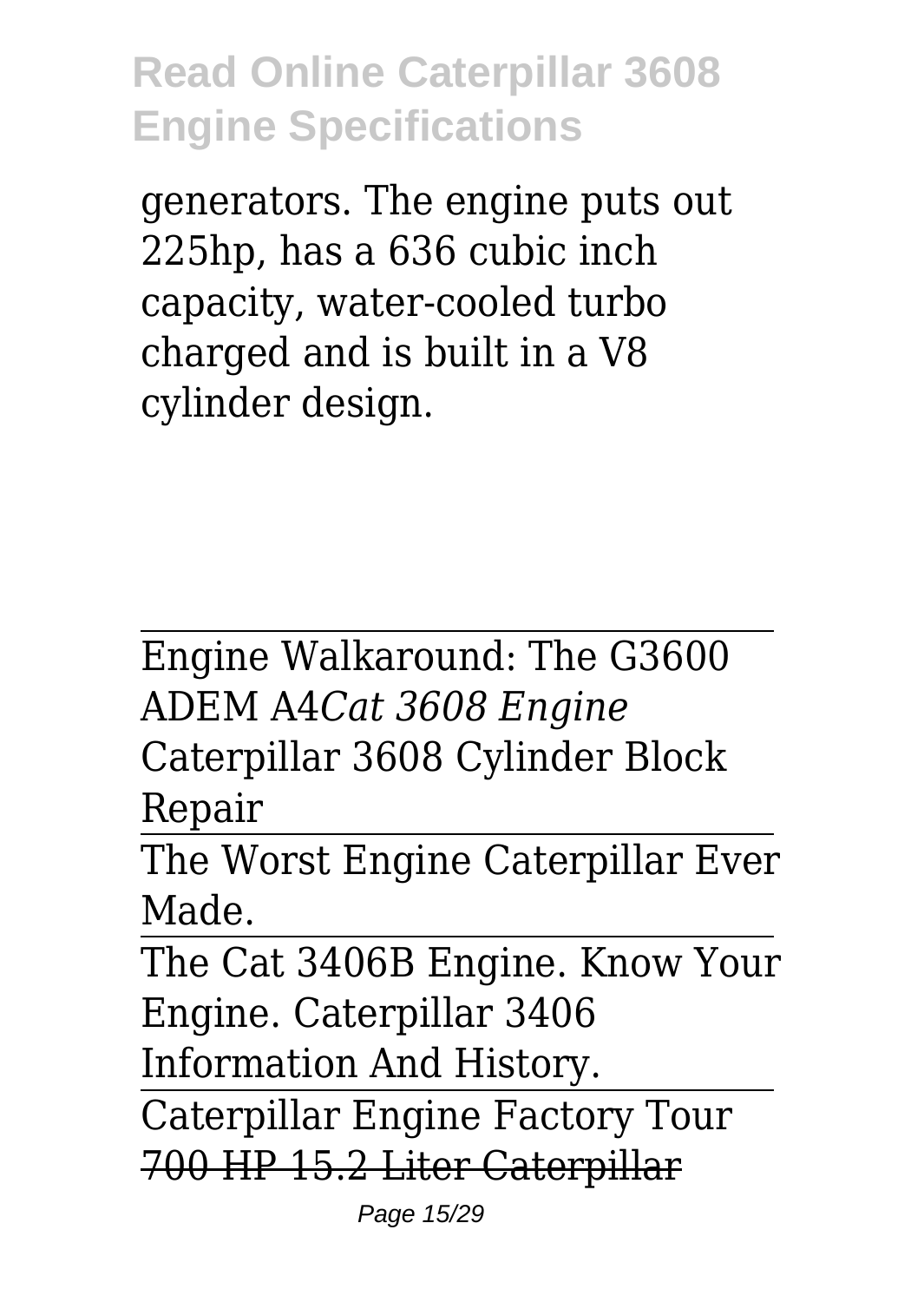Diesel Engine Build - Assembling Major Components *CATERPILLAR C-15 ACERT MXS ENGINE REBUILT by PETE CHOPRA.* Digging Deeper with HOLT CAT - 3600 Series Engine Rebuilds 800+ Horsepower 17 Liter Caterpillar Diesel Engine Build from Start to Finish + 1973 Peterbilt**Caterpillar 3508 Big 35 Liter V8 Diesel Engines - Running One With No Muffler** Caterpillar 3608 Generator Set - Low-Hour Used Unit-86978 **CAT G3616 driving a Ruhrpumpen pump Open Exhaust!** TTTE Season 25 In A Nutshell 800 HP 18 speed Cuban Missile Caterpillar 2000 kW, CAT 3516B start up and load test - CSDG #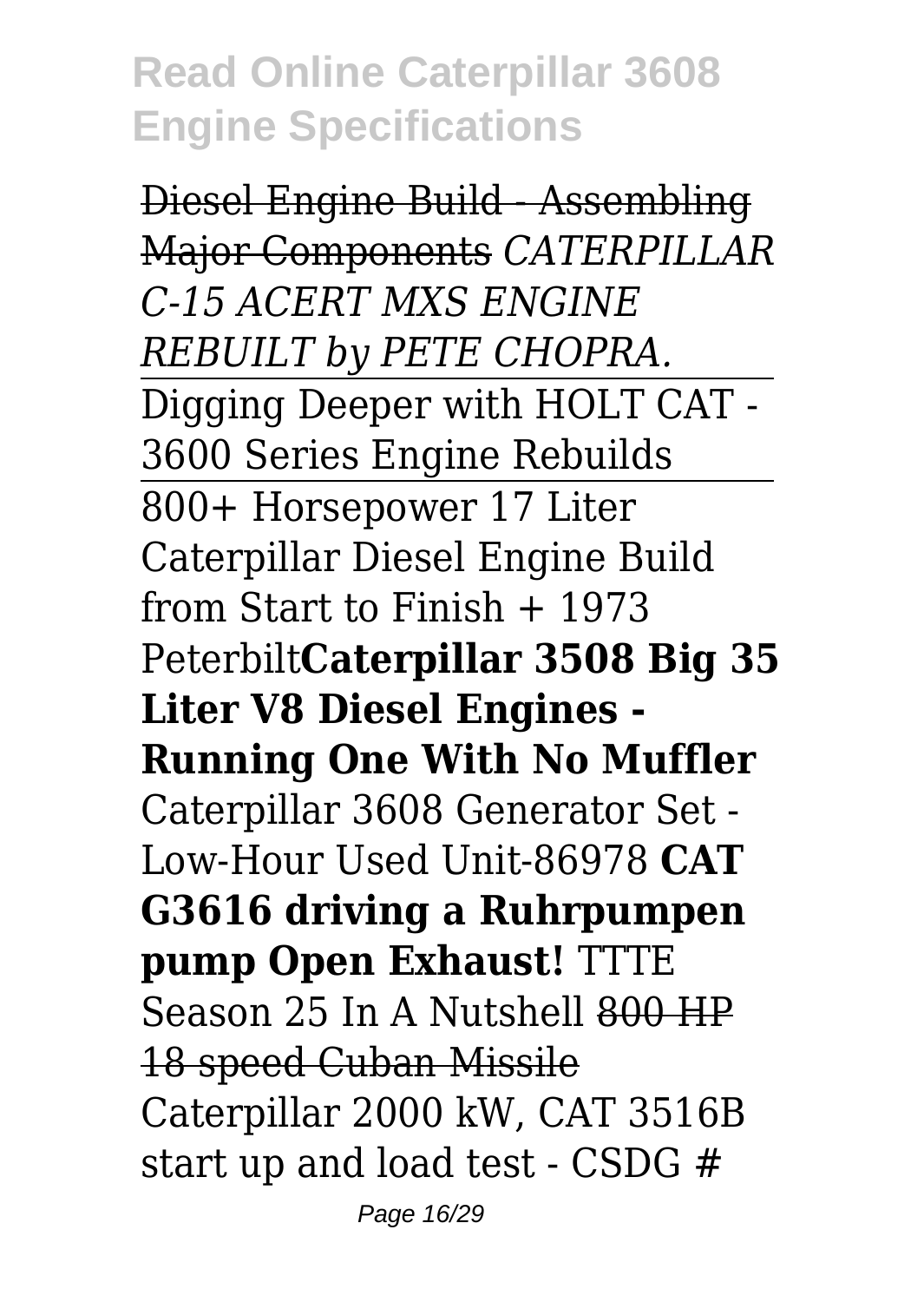2290 *10 of the Greatest Diesel Engines - Ever* 6 Best Diesel Engines of All Time 1,000 HP CAT 6NZ - Dyno Diagnostics The 10 Best Truck Engines ( EVER)! *Caterpillar C-18 Rebuild Time Lapse* The 3 Biggest Problems With The C15 and 3406E. What Are The Best Cat Diesel Engines? CAT C15 GENSET Name Plate | Specifications | Oil and Gas | Caterpillar Sundance Transport 1980 Kenworth W900A CAT 3408 V8 Cold Start

CATERPILLAR MARINE DIESEL ENGINE #CAT 3606#CAT3406. CAT C7 Engine Specs - ConEquip Parts

5 Cat Engine Facts Most People Don't Know Are True.*800 HP*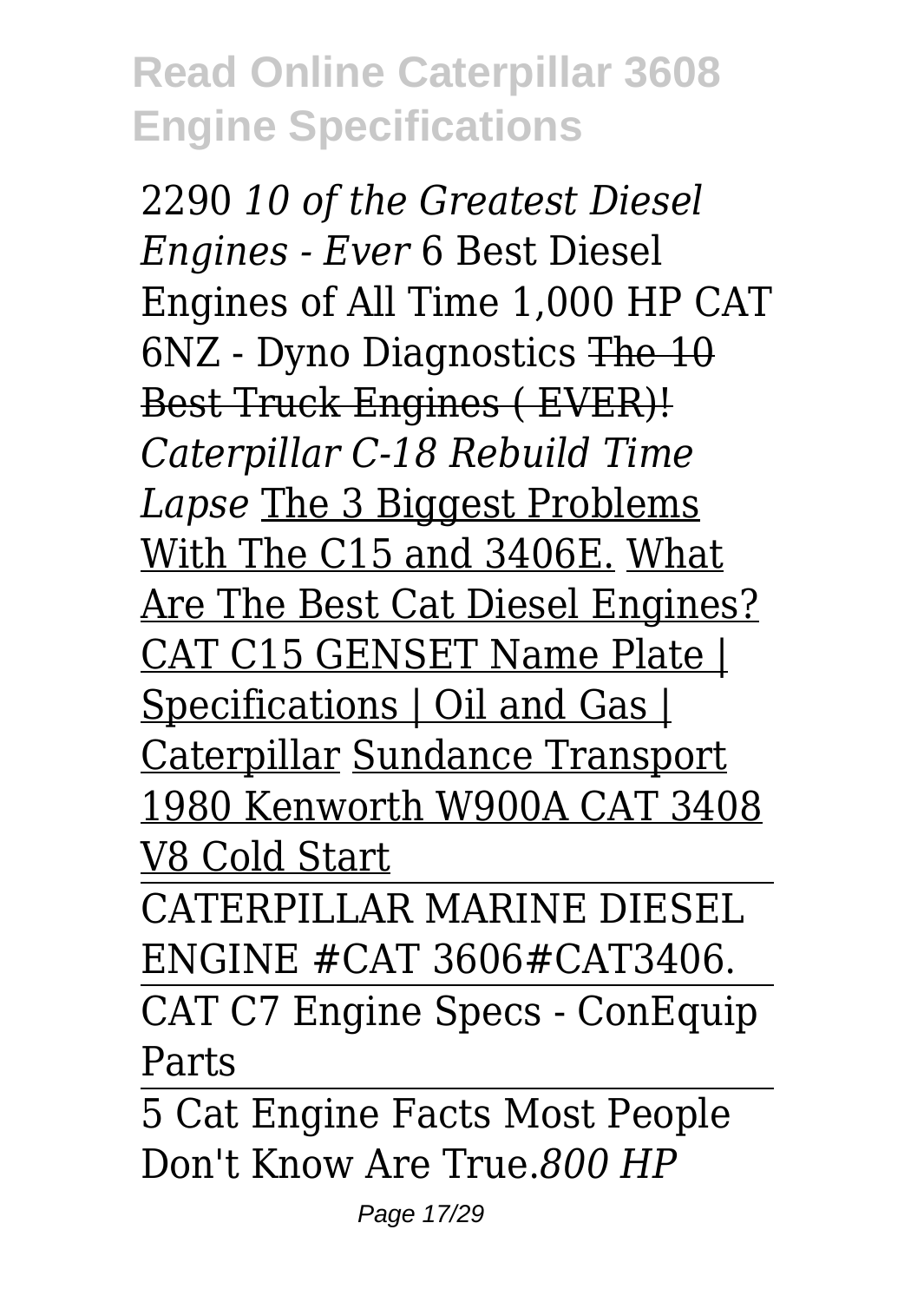*Marine Camshaft Swap - 14.6L Caterpillar 6NZ C-15 Diesel Engine - Peterbilt 379 EXHD* Turn A Cat C15 Up To 1,000 Horsepower With Stock Parts. The Ultimate 3406 or C15.

#### **Caterpillar 3608 Engine Specifications**

The Cat ® 3608 Industrial Diesel Engine is offered in ratings ranging from 2080-2460 bkW (2787-3300 bhp) @ 800-1000 rpm. These ratings are non-certified rating and are available for global non-regulated areas. Features At A Glance Reliable, Quiet and Durable Power

#### **3608 Industrial Diesel Engines | Cat | Caterpillar**

Page 18/29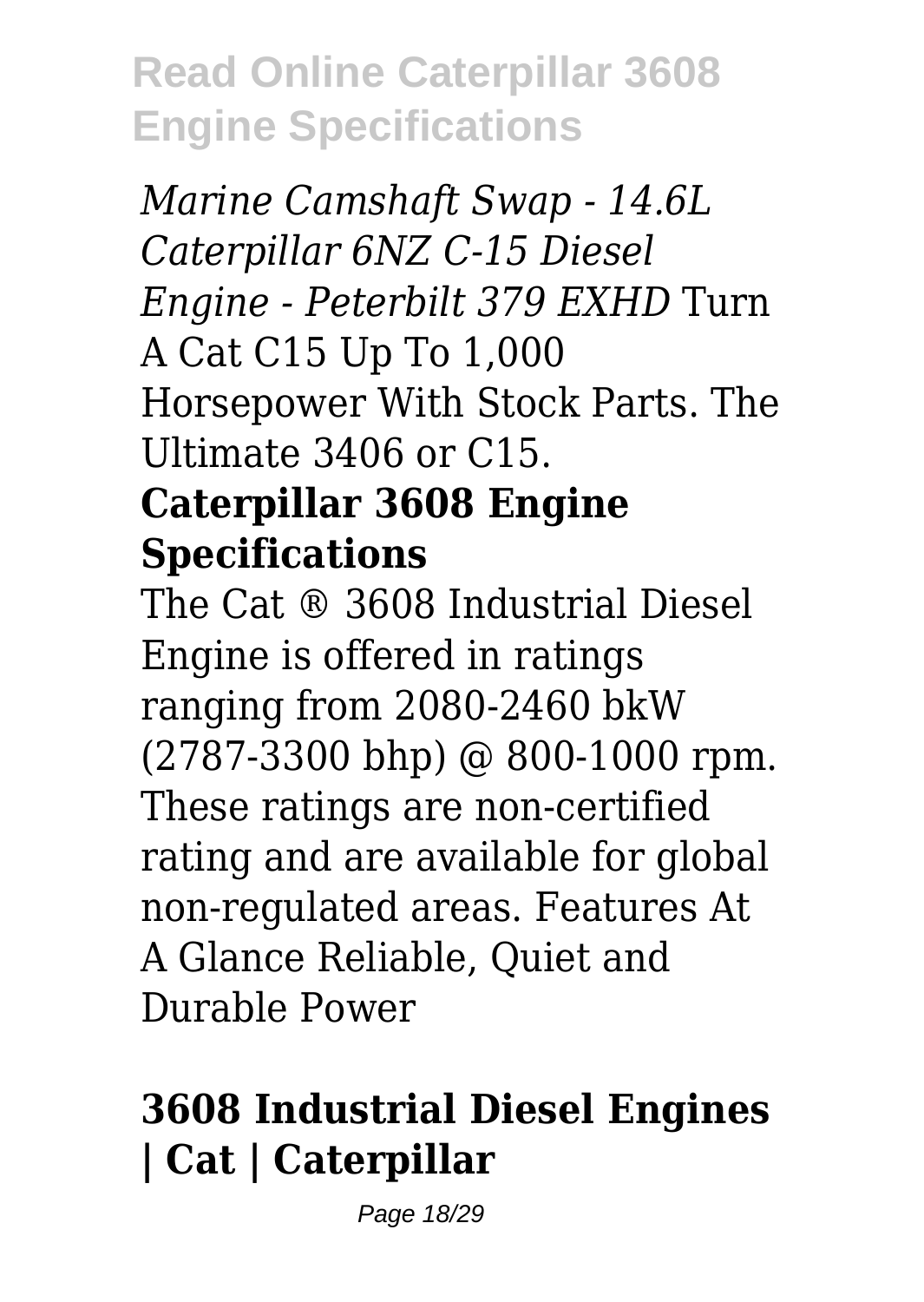Ideal applications for G3600 A4 engines include centralized gathering stations, gas processing, transmissions, and storage applications. Cat G3608 A4 gas engine with ratings: 1864-1995 bkW (2500-2675 bhp) @ 1000 rpm. NSPS site compliant capable.

#### **G3608 A4 Gas Compression Engines | Cat | Caterpillar**

The Cat ® 3608 Industrial Diesel Engine is offered in ratings ranging from 2080-2460 bkW (2787-3300 bhp) @ 800-1000 rpm. These ratings are non-certified rating and are available for global non-regulated areas. Features At A Glance Reliable, Quiet and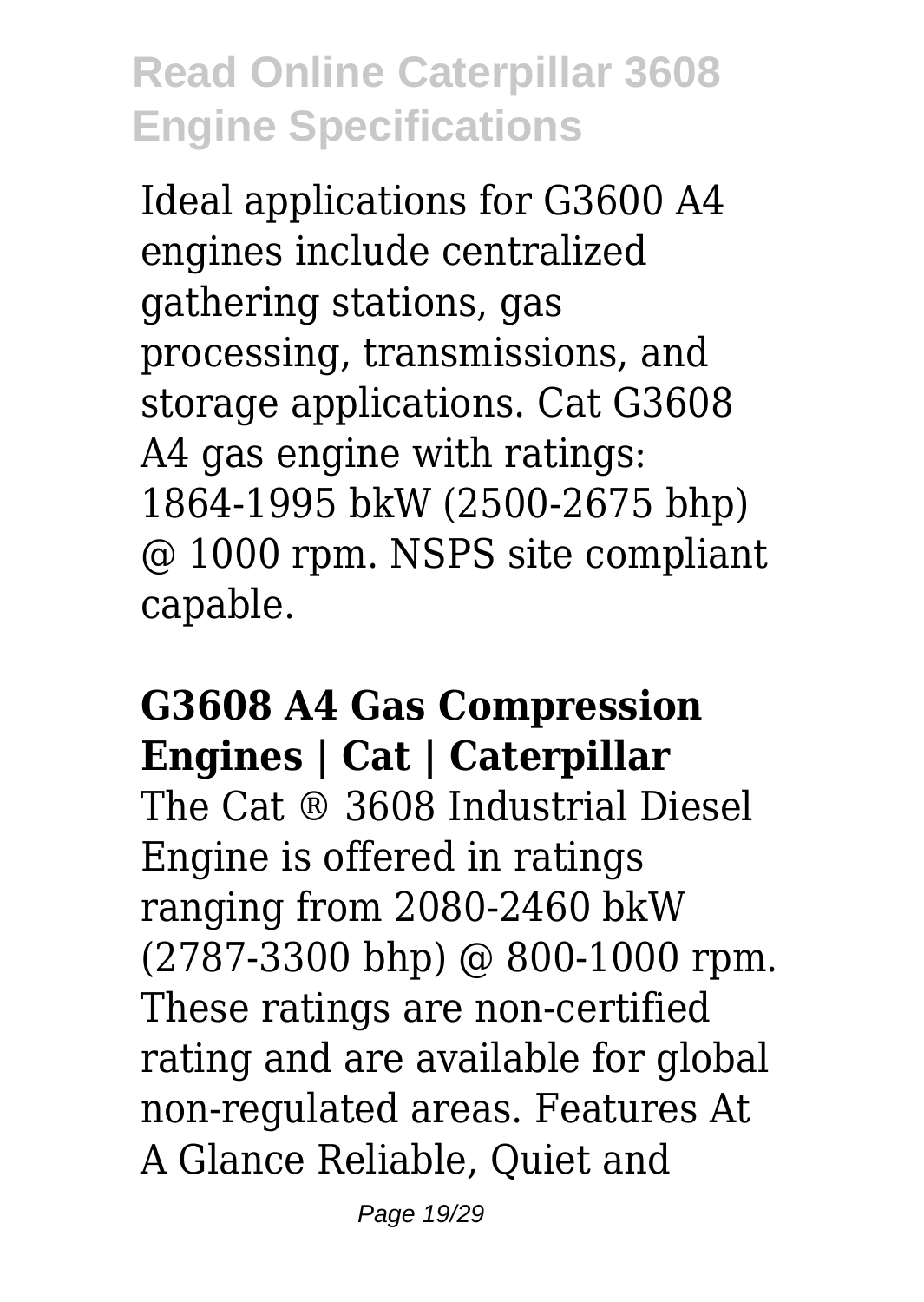Durable Power

## **3608 Industrial Diesel Engines | Cat | Caterpillar**

Caterpillar 3608 Engine Specifications The Cat ® 3608 Industrial Diesel Engine is offered in ratings ranging from 2080-2460 bkW (2787-3300 bhp) @ 800-1000 rpm. These ratings are noncertified rating and are available for global non-regulated areas. Features At A Glance Reliable, Quiet and Durable Power

#### **Caterpillar 3608 Engine Specifications**

These 3608 engines, with ratings: 2080-2460 bkW (2787-3300 bhp) @ 800-1000 rpm, are non-certified

Page 20/29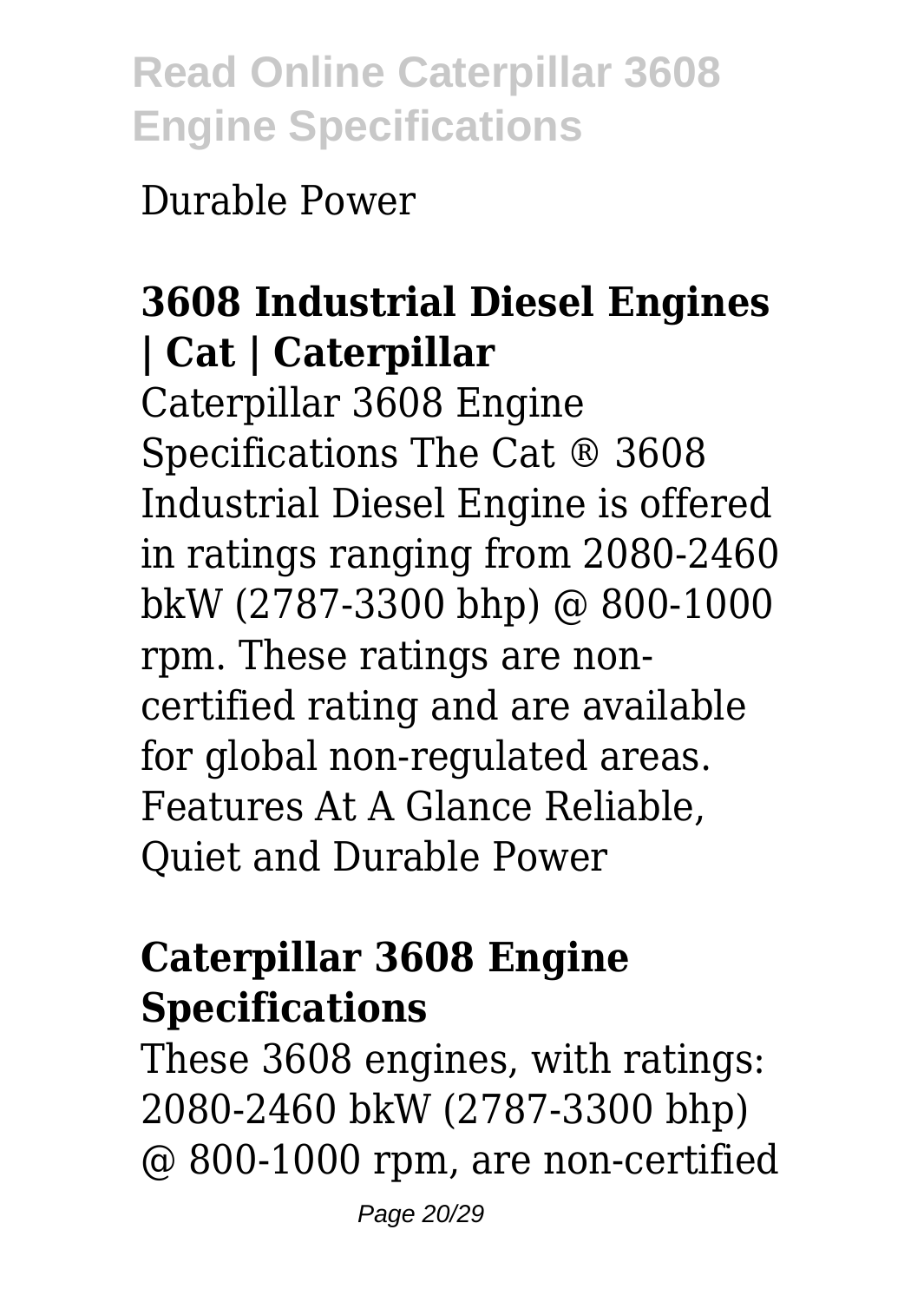and are available for global nonregulated areas. The Cat<sup>® </sup> 3608 Industrial Diesel Engine is offered in ratings ranging from 2080-2460 bkW (2787-3300 bhp) @ 800-1000 rpm.

#### **Cat 3608 - Pon Cat**

Model:3608-TA Brand:Caterpillar . Caterpillar Debuts Cat C32B Marine Engine. Caterpillar Marine has rolled out its new Cat C32B 2,000 HP (2025 MHP) marine engine with a rated engine speed of 2,300 rpm.

# **Caterpillar 3608-TA 3084 HP - Maritime Propulsion**

3608 Engine : Check And Adjust

Page 21/29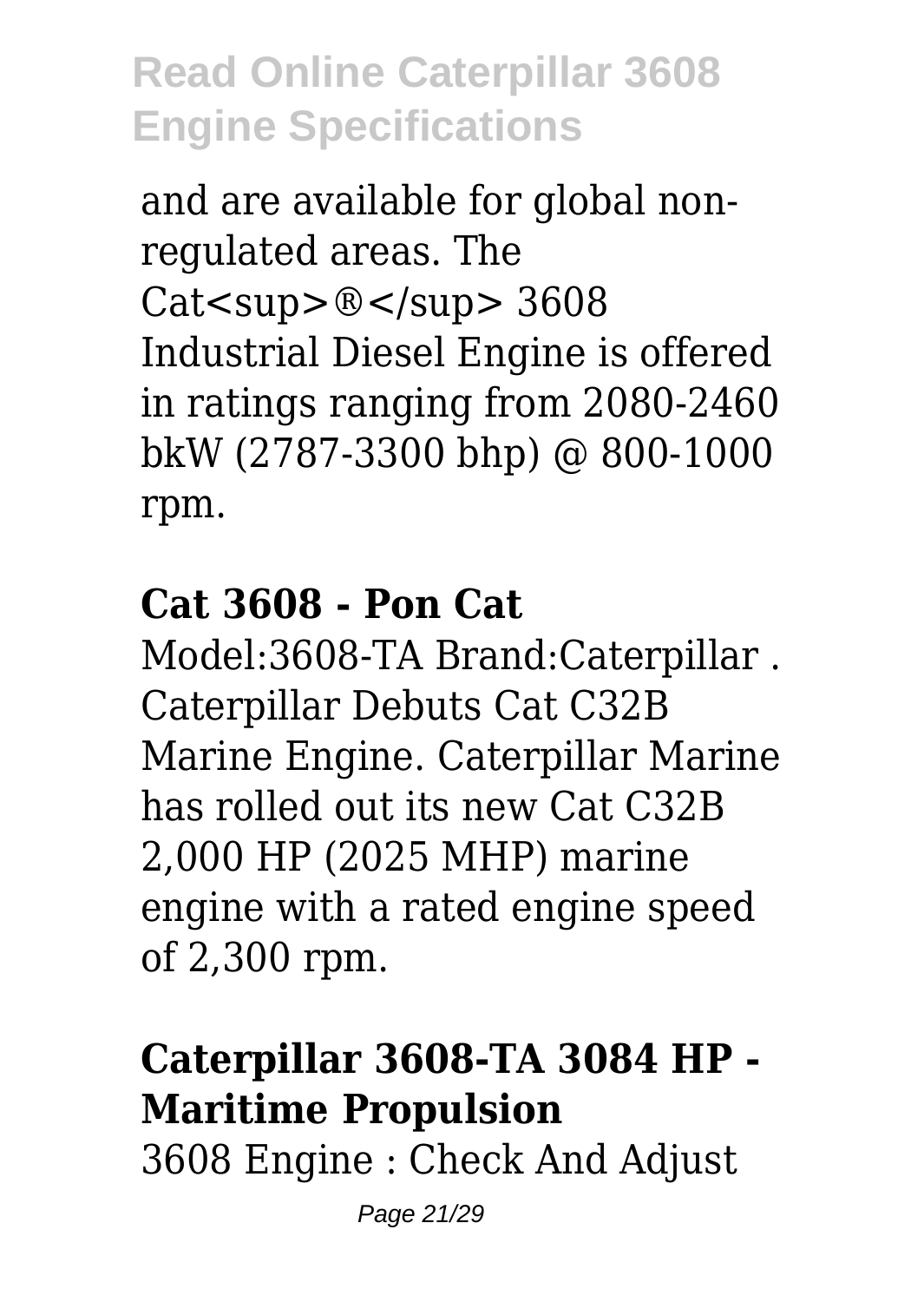With No. 1 Piston On The Following Stroke: (1) Top Center Compression Stroke: Top Center Exhaust Stroke : SAE Standard Rotation Engines (2) Inlet Valves : 1-4-6-7 : 2-3-5-8 : Exhaust Valves : 1-2-4-6 : 3-5-7-8 : Fuel Injectors : 2-3-5-8 : 1-4-6-7 : Firing Order : 1-6-2-5-8-3-7-4

#### **3608 Engine Caterpillar - chpart.com**

3606 and 3608 Engines Caterpillar Valve Lash and Valve Bridge Adjustment . Usage: 3608 6MC ... Refer to Table 1 for the specifications regarding valve lash. If the dial indicator reading is within specifications move to the next valve. ... Operation of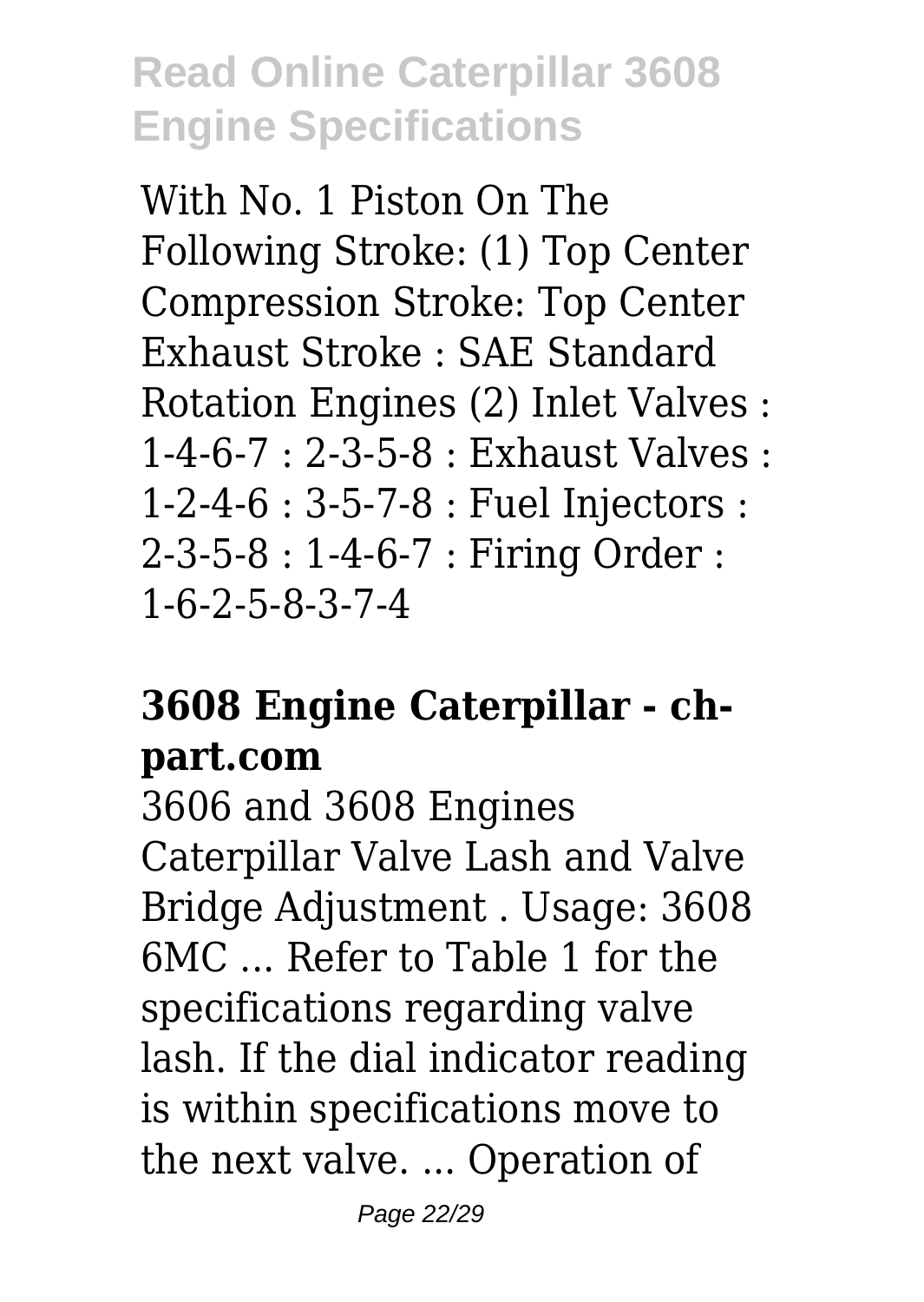Caterpillar engines with improper valve adjustments will reduce engine efficiency. This ...

#### **3606 and 3608 Engines Caterpillar - ch-part.com**

Rails, mounting, engine length, 254 mm (10 in), industrial-type, Cchannel. Included on selected top level engines; Power Take Off. Accessory drive, upper RH; Front housing, single sided; Protection System. Junction box; Manual shutoff, RH; Safety shutoff protection, energized to shutdown; Low oil pressure, low idle 69 kPa (10 psi); high idle 207 kPa (30 psi)

## **3508 Industrial Diesel Engines**

Page 23/29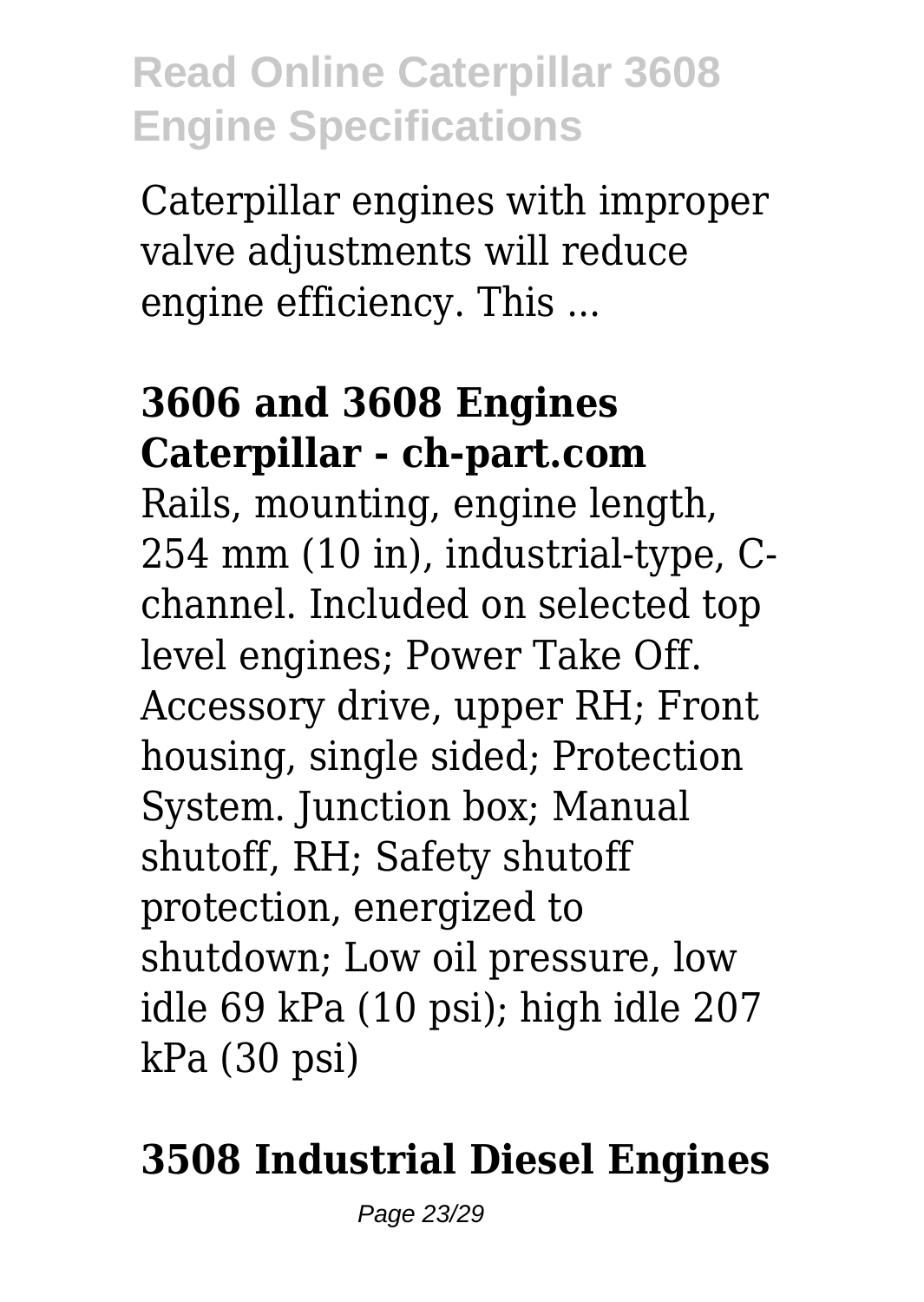# **| Cat | Caterpillar**

Wherever you are and whatever your business, Cat® power systems have been meeting your most critical needs and matching the world's most stringent standards. For more than 85 years we've been powering the industries and businesses that communities rely on. And with 5 to 16,000 kW, we're equipped to power today and built to power tomorrow.

#### **Power Systems | Cat | Caterpillar**

Producing reliable power from 2363 to 3575 kVA at 50 Hz, our 3608 diesel generator sets are made to meet your mission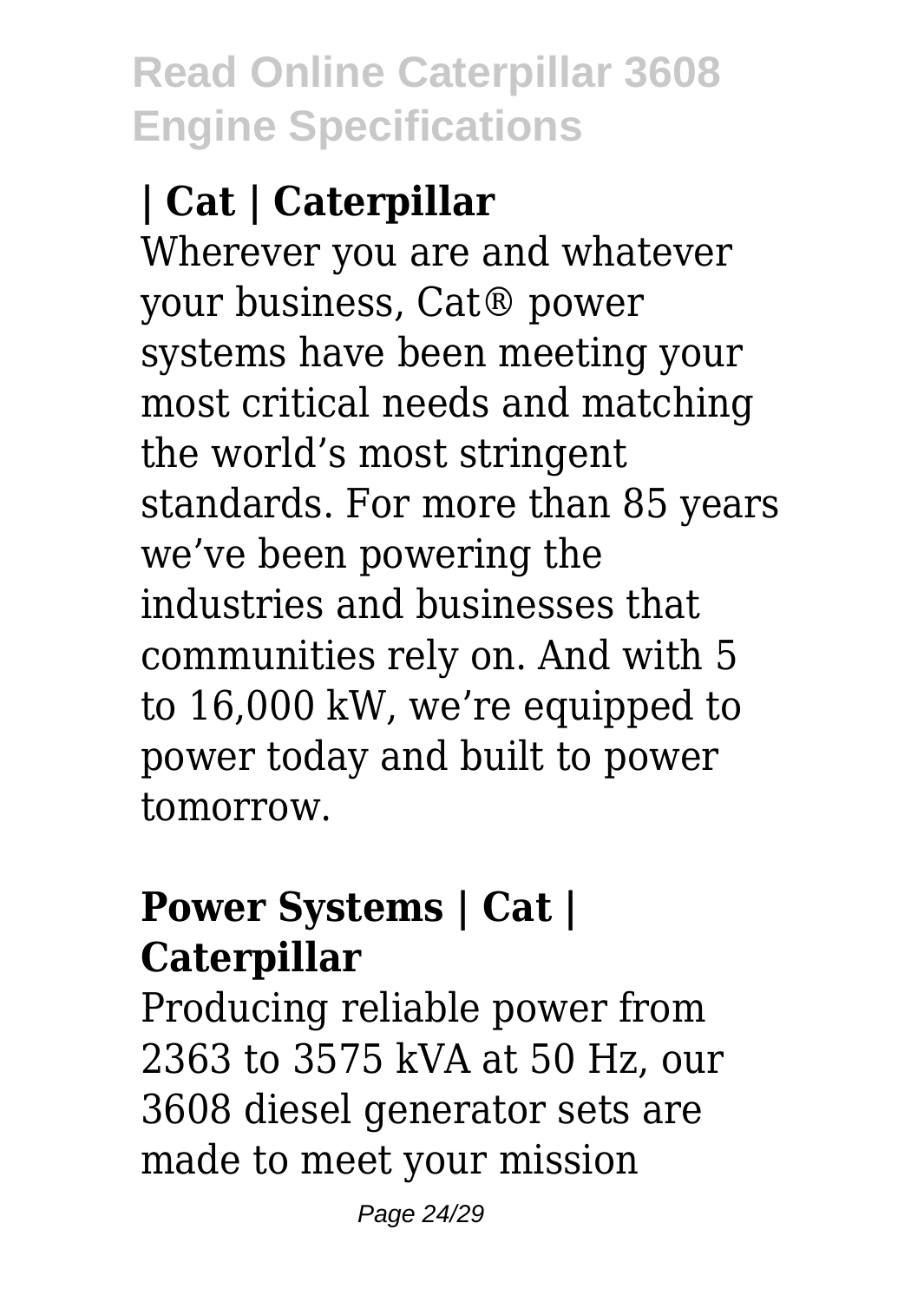critical, continuous, standby and prime applications. We've designed each to ISO 8528-5 transient response requirements and to accept 100 per cent rated load in one step.

#### **3608 Generator Set (Medium Speed) For Sale | Warren CAT**

Online Library Caterpillar 3608 Engine Specifications Caterpillar 3608 Engine Specifications As recognized, adventure as competently as experience very nearly lesson, amusement, as with ease as bargain can be gotten by just checking out a ebook caterpillar 3608 engine specifications as well as it is not directly done, you could take on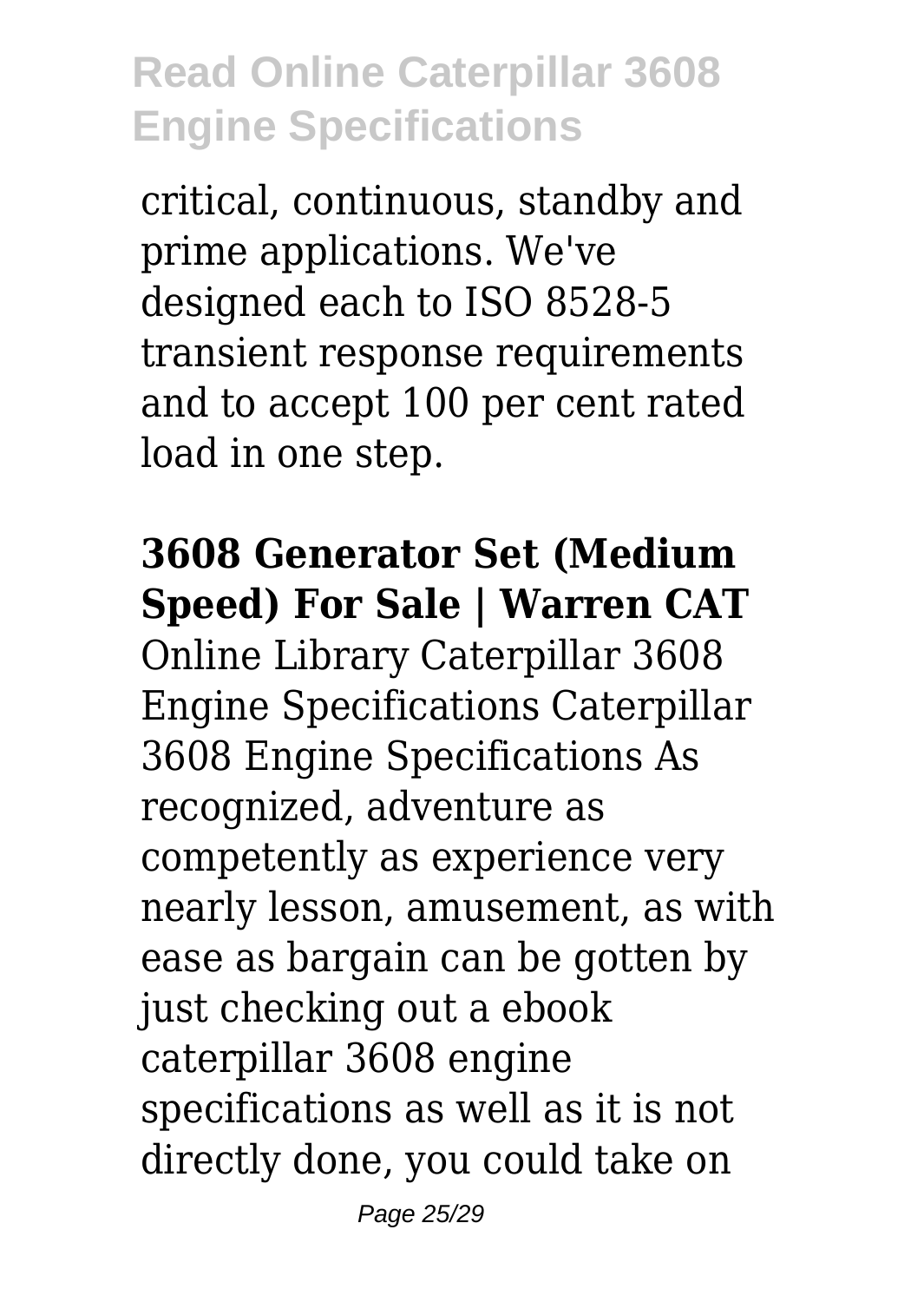even ...

#### **Caterpillar 3608 Engine Specifications pompahydrauliczna.eu**

The Cat 3408 is a high-speed, industrial engine from Caterpillar Incorporated that is no longer in production. According to Pro Vehicles, the 3408 can power a variety of vehicles, including yachts, ships, loaders and trucks. Workers use trucks with 3408 engines for hauling heavy loads to and from construction sites as ...

#### **Cat 3408 Engine Specs | It Still Runs**

(2) Rebuilt Caterpillar 3608 Marine Propulsion Engines. Rated

Page 26/29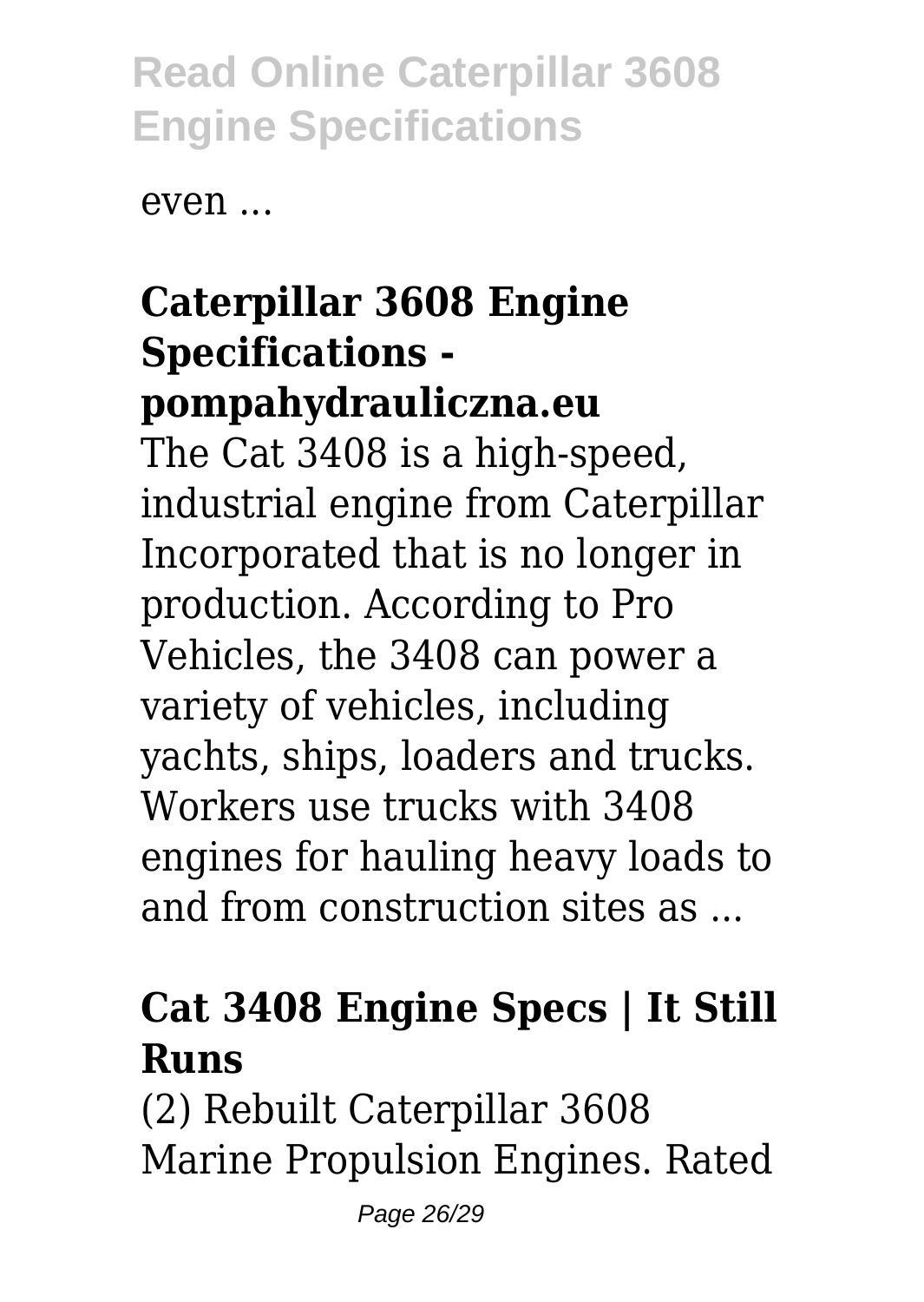at 3600hp, 1000rpm. Year 1996, Units hours range from 9585 to 75435 hours since rebuilt. Oil pump with motor, water pump with motor, muffler, manual books. Units have been Inspected and are in excellent condition. Gear box available at additional cost. Price is per unit.

#### **1996 Caterpillar 3608 Engine | IMP**

The 3208 is an eight-cylinder, fourstroke diesel engine with a V-8 configuration. It has a 114.3-millimeter bore and a 127-millimeter stroke. Different variations of the engine weigh between 722 and 899 kilograms. The engine displaces 10.4 liters.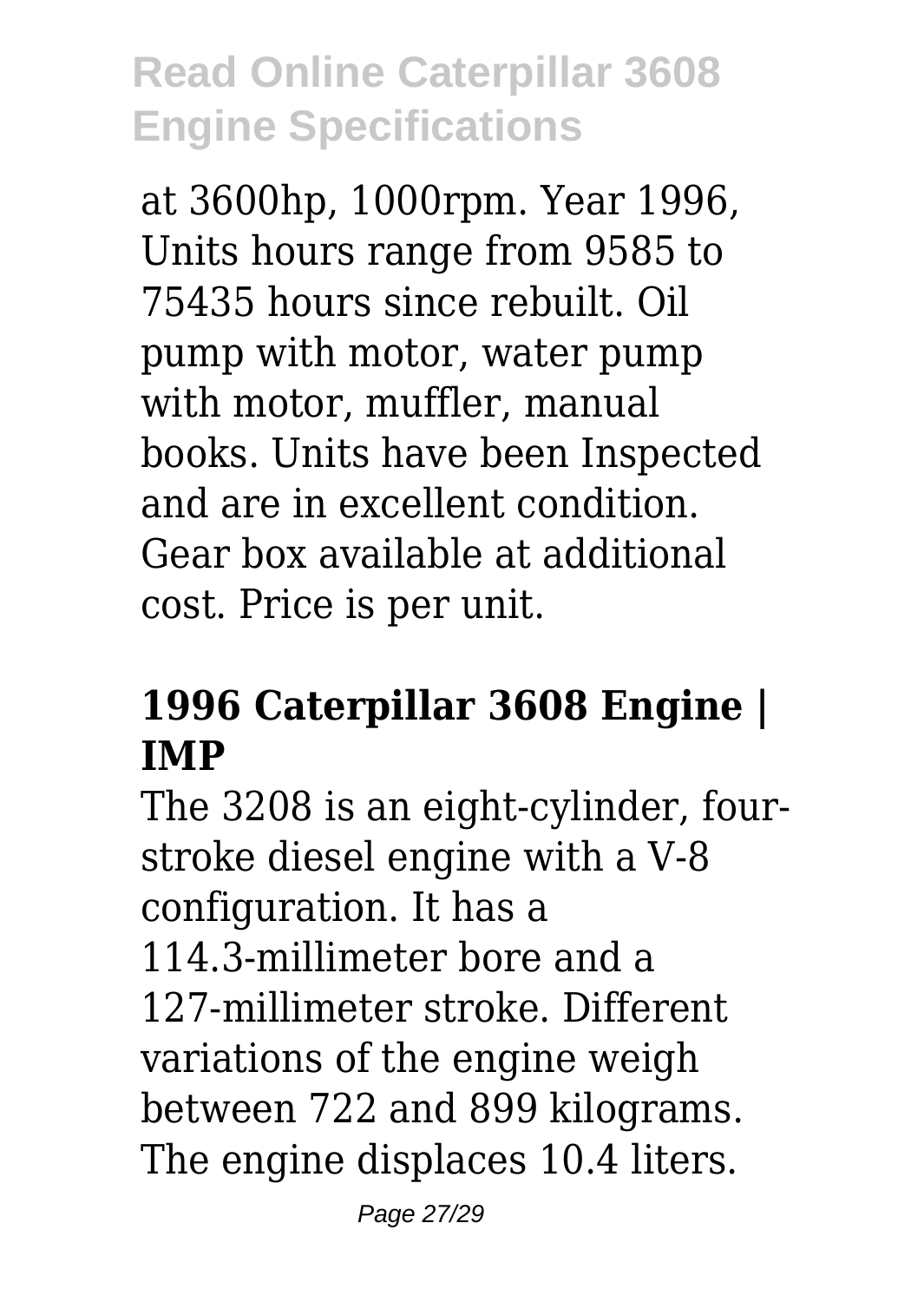#### **Caterpillar 3208 | everythingaboutboats.org**

2800rpm Power produced at the flywheel will be within standard tolerances up to  $50^{\circ}$  C (122 $^{\circ}$  F) combustion air temperature measured at the air cleaner inlet, and fuel temperature up to 52° C (125° F) measured at the fuel filter base. Power rated in accordance with NMMA procedure as crankshaft power.

#### **CATERPILLAR ENGINE SPECIFICATIONS**

However because of its popularity it was redesigned to power yachts and pleasure cruisers as a main engine and other marine

Page 28/29